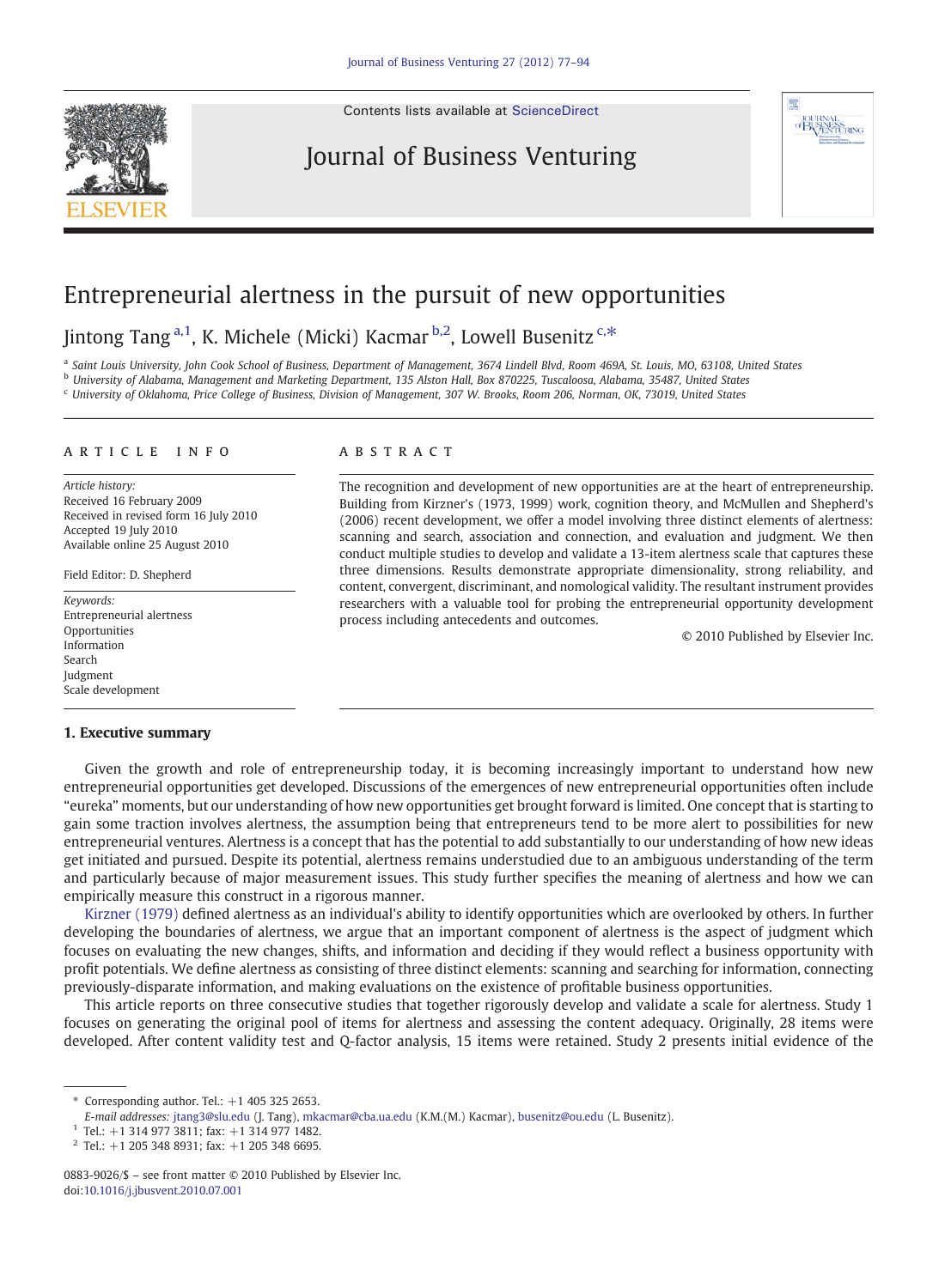reliability, dimensionality, and factor structure by utilizing a sample of 291 CEOs. These procedures resulted in 13 items. Study 3 provides evidence of convergent, discriminant, and nomological validity of the alertness scale with a sample of 109 entrepreneurs. Results confirm the 13-item alertness scale with 3 dimensions and also indicate that entrepreneurs' prior knowledge is significantly related to alertness and that alertness is positively associated with firms' innovation.

With the entrepreneurial alertness scale developed, we can now pursue how one's disposition and experience levels impact alertness. For example, interest levels and passion may lead to ardent alertness. Alertness levels also may impact the type of opportunities that are put forth. Finally, social cognition theory suggests that the decision and inference process can be improved with training and the appropriate inferential techniques [\(Fiske and Taylor, 1984](#page-16-0)). Thus, alertness represents a capability that can be learned and improved, and may offer guidance to aspiring entrepreneurs in how to mindfully discover opportunities with business potential.

# 2. Introduction

The emergence of new ideas and how they can lead to commercializable opportunities are central to the field of entrepreneurship [\(Baron, 2006; Shane and Venkataraman, 2000; Short et al., 2010\)](#page-15-0). Explanations for how new opportunities emerge include prior experiences, personal disposition, changes in the broader environment, gaining specific information, and being a frustrated user ([Gaglio and Katz, 2001; Shane, 2000; Shepherd et al., 2007; Tripsas, 2008](#page-16-0)). Furthermore, discovering new opportunities has been linked to personal awareness, skills, and insights ([Kirzner, 1999; Kaish and Gilad, 1991](#page-16-0)). Alertness is a process and perspective that helps some individuals to be more aware of changes, shifts, opportunities, and overlooked possibilities [\(Kirzner, 1973, 1979, 1985\)](#page-16-0). Alertness and the development of schemata enable persons to organize and interpret information in various domains of knowledge related to the development of new opportunities ([Gaglio and Katz, 2001](#page-16-0)). Thus, alertness is a concept that has the potential to add substantially to our understanding of how new ideas get initiated and pursued. Despite its potential, alertness remains understudied because we do not have adequate tools to rigorously investigate it.

This study seeks to provide a theoretically justified measure of entrepreneurial alertness. We examine the growing research in this area and then further develop the concept of alertness. From this foundation, we position alertness as consisting of three distinct elements: scanning and searching for information, connecting previously-disparate information, and making evaluations regarding the existence of potential business opportunities. We then develop a scale with solid psychometric properties that will enable researchers to better probe the various dynamics of alertness including antecedents and outcomes. While there has been some earlier scale development work with alertness ([Kaish and Gilad, 1991\)](#page-16-0), unfortunately, the theoretical and psychometric properties of those scales are unacceptable for rigorous research ([Busenitz, 1996\)](#page-15-0). Recent developments in the study of alertness and entrepreneurial opportunity suggest expansion of the alertness process; but since theory-building progresses no faster than do its measures (e.g. [Nunnally, 1978](#page-16-0)), such expansion requires scale development. Our research reports on three consecutive studies we undertook to develop and validate a scale for alertness, which will better serve future research in the area: Study 1 uses students' responses to initial item generation to assess content adequacy; Study 2 employs a uniquely different sample of business-persons to assess reliability, dimensionality, and factor structure; and Study 3 assesses responses from entrepreneurtarget respondents to examine convergent, discriminant, and nomological validity.

The developed alertness scale will allow researchers to empirically examine central research questions in entrepreneurship such as: Why do some persons but not others recognize opportunities for new products or services that can be profitably exploited? ([Baron, 2004](#page-15-0)). More broadly, numerous antecedents that may influence one's alertness can be explored. It may also inform the fundamental question for entrepreneurial cognition research: How do entrepreneurs think? ([Mitchell et al., 2007](#page-16-0)). Finally, the development of the alertness scale can open up numerous channels to the following question: Does greater alertness enhance the probability that a new venture will be pursued or even the type of resulting venture?

Our study makes several important contributions to alertness research. First, we carefully articulate the alertness process drawing on existing theoretical work by [Kirzner \(1979, 1999\) and McMullen and Shepherd \(2006\)](#page-16-0). Second, we now offer a specific scale that can be used to help us understand alertness and its implications. The resultant scales developed here also will allow us to examine more closely the alertness process. Third, the development of these scales can put us on the road to better understanding the antecedents to entrepreneurial alertness; the interactions of the different dimensions of alertness, as well as the potential outcomes of varying levels of alertness.

#### 3. Entrepreneurial alertness

Alertness has been central in the context of the recently developing area of "opportunity" in entrepreneurship research. Some of this research argues that either opportunities are discovered or they are created (see [Short et al., 2010](#page-17-0) or a review). Another approach parcels it into the three areas of opportunity recognition, opportunity discovery, and opportunity creation [\(Sarasvathy et](#page-16-0) [al., 2003\)](#page-16-0). Our research concerns itself primarily with opportunity discovery and creation.

Research on entrepreneurial alertness was initially developed by [Kirzner \(1973, 1979\)](#page-16-0), who characterized individuals who were more alert as having an "antenna" that permits recognition of gaps with limited clues. Building on Kirzner's work, [Kaish and](#page-16-0) [Gilad \(1991\)](#page-16-0) saw alert individuals as having a "unique preparedness" in consistently scanning the environment ready to discover opportunities. Later Kirzner argued that alertness includes creative and imaginative action and may "impact the type of transactions that will be entered into future market periods" (1999, p. 10).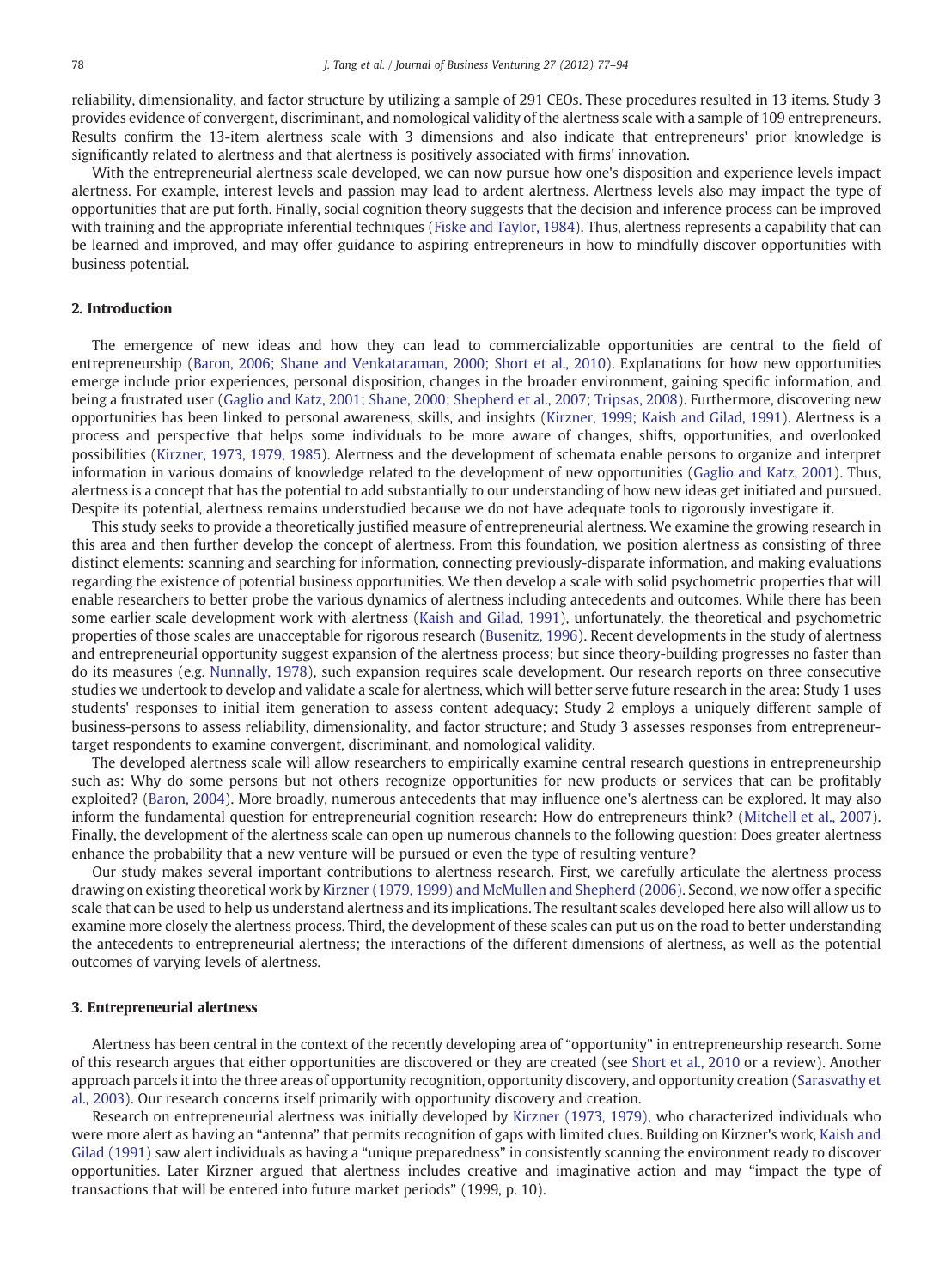More recent scholars have continued to advance arguments that alertness involves a proactive stance based on a number of cognitive capacities and processes such as prior knowledge and experiences, pattern recognition, information processing skills, and social interactions ([Ardichvili et al., 2003; Baron, 2006; Csikszentmihalyi, 1996; Gaglio and Katz, 2001; Shane, 2003\)](#page-15-0). Central among these efforts is the article by [McMullen and Shepherd \(2006\)](#page-16-0) which argues that entrepreneurship fundamentally involves action. According to [McMullen and Shepherd \(2006\)](#page-16-0), alertness is not entrepreneurial unless it involves judgment and a movement toward action. "To act on the possibility that one has identified an opportunity worth pursuing" is the heart of being an entrepreneur ([McMullen and Shepherd, 2006](#page-16-0), p. 132). The developing views of alertness are summarized in Table 1.

Building from this review, we conceptualize alertness as having three complementary dimensions: scanning and searching for new information, connecting previously-disparate information, and evaluating whether the new information represents an opportunity. Consistent with Kirzner's early work and the role of awareness of gaps when new opportunities present themselves, alert scanning and searching refer to constantly scanning the environment and searching for new information, changes, and shifts overlooked by others. Extending alertness as a part of the entrepreneurial cognition process ([Alvarez and Busenitz, 2001;](#page-15-0) [Mitchell et al., 2007](#page-15-0)), this dimension involves pre-existing knowledge, preparedness, and sensitivity to new opportunities. The second dimension, alert association and connection, involves pulling together disparate pieces of information and building them into coherent alternatives. This dimension corresponds with Kirzner's later work on alertness [\(1999\)](#page-16-0) and addresses how individuals cognitively respond to and process new information clues. Building on [McMullen and Shepherd's \(2006\)](#page-16-0) recent work, we suggest that the third dimension involves making evaluations and judgments about the new changes, shifts, or information and deciding if they would reflect a business opportunity with profit potential. For there to be an entrepreneurial opportunity, action needs to evolve from the cues, gathered information, and evaluations.

[Fig. 1](#page-3-0) represents the model of alertness, consisting of three components described above. The model also illustrates prior research on certain determinants of alertness (e.g., individual disposition, training and exercises, social networks, etc.) and potential outcomes of alertness (e.g., venture startup activities). We now develop each of the above proposed dimensions of alertness and how they interact.

#### 3.1. Alert scanning and search

Alert scanning and search allow entrepreneurs to be persistent and unconventional in their attempts to investigate new ideas [\(Busenitz, 1996\)](#page-15-0). This dimension of alertness assists entrepreneurs in building a vast array of domain-relevant information. The information searched constitutes the individual's sensory store, which provides brief storage for information in its original form [\(Reed, 2004](#page-16-0)). Such a sensory store enhances the development of an individual's knowledge base: both tacit and explicit ([Polanyi,](#page-16-0) [1967](#page-16-0)). Tacit knowledge is acquired during one's experience in a particular domain and often non-codified ([Dimov and Shepherd,](#page-16-0) [2005](#page-16-0)). Explicit knowledge refers to knowledge and information which is external to the individual and can be easily shared with others. Both tacit and explicit knowledge facilitate the integration and accumulation of new knowledge as well as adapting to new situations ([Weick, 1996](#page-17-0)). Scanning and search also can happen when the entrepreneur starts to look for answers to a specific question. Since no systematic strategy is deployed ([Kirzner, 1979](#page-16-0)), an entrepreneur will typically search for multiple possibilities in the relevant places.

The scanning and search dimension helps lay the foundation for developing cognitive frameworks (i.e., prototypes and schemas that reflect an individual's knowledge and beliefs about the external world). Such cognitive frameworks represent the cumulative experience, learning, and meaning an individual has constructed about the specific domain. They are essential for processing and utilizing stored information and knowledge. Because the content and structure of schemas for a specific domain are idiosyncratic [\(Gaglio, 1997\)](#page-16-0), entrepreneurs with more extensive scanning and search will have a wider range of knowledge and information, which can benefit them in attaining expert performance [\(Ericsson et al., 1993](#page-16-0)) in enhanced alertness to business opportunities.

#### Table 1

#### Developing views of alertness.

|                                                  | Early Kirzner                                                                    | Later Kirzner                                                             | Recent Developments <sup>a</sup>                                                                                                             |
|--------------------------------------------------|----------------------------------------------------------------------------------|---------------------------------------------------------------------------|----------------------------------------------------------------------------------------------------------------------------------------------|
| Role of markets                                  | Disequilibrium gaps to be<br>identified                                          | Adjustments of opportunities<br>to fit the market                         | Opportunities emerge from macro changes                                                                                                      |
| Role of knowledge and<br>pre-existing conditions | Helpful to the extent that it<br>triggers the "Aha" moment                       | Prior knowledge can be<br>expanded to further pursue<br>opportunities     | Prior knowledge and information processing inform<br>observations and feasibility assessment                                                 |
| Alert scanning and<br>search                     | Passive; a unique preparedness                                                   | Passive and active; pursue<br>specific opportunities                      | Cognitive capacity (e.g., creativity, intelligence) and personal<br>fit                                                                      |
| Alert association and<br>scanning                | Lying dormant waiting to be<br>identified                                        | Still lying dormant but room<br>for creativity and further<br>development | Initial insights heighten sensitivity and can produce further<br>search and processing                                                       |
| Alert evaluation and<br>judgment                 | Largely unaddressed, assumed<br>that entrepreneurs would act on<br>opportunities | Evaluations of opportunities<br>can evolve over time                      | Combining beliefs/insights and desires for a judgment on<br>venture prospects; distinction between first- and third-<br>person opportunities |

<sup>a</sup> Primarily drawn from [McMullen and Shepherd \(2006\) and Baron \(2006\).](#page-16-0)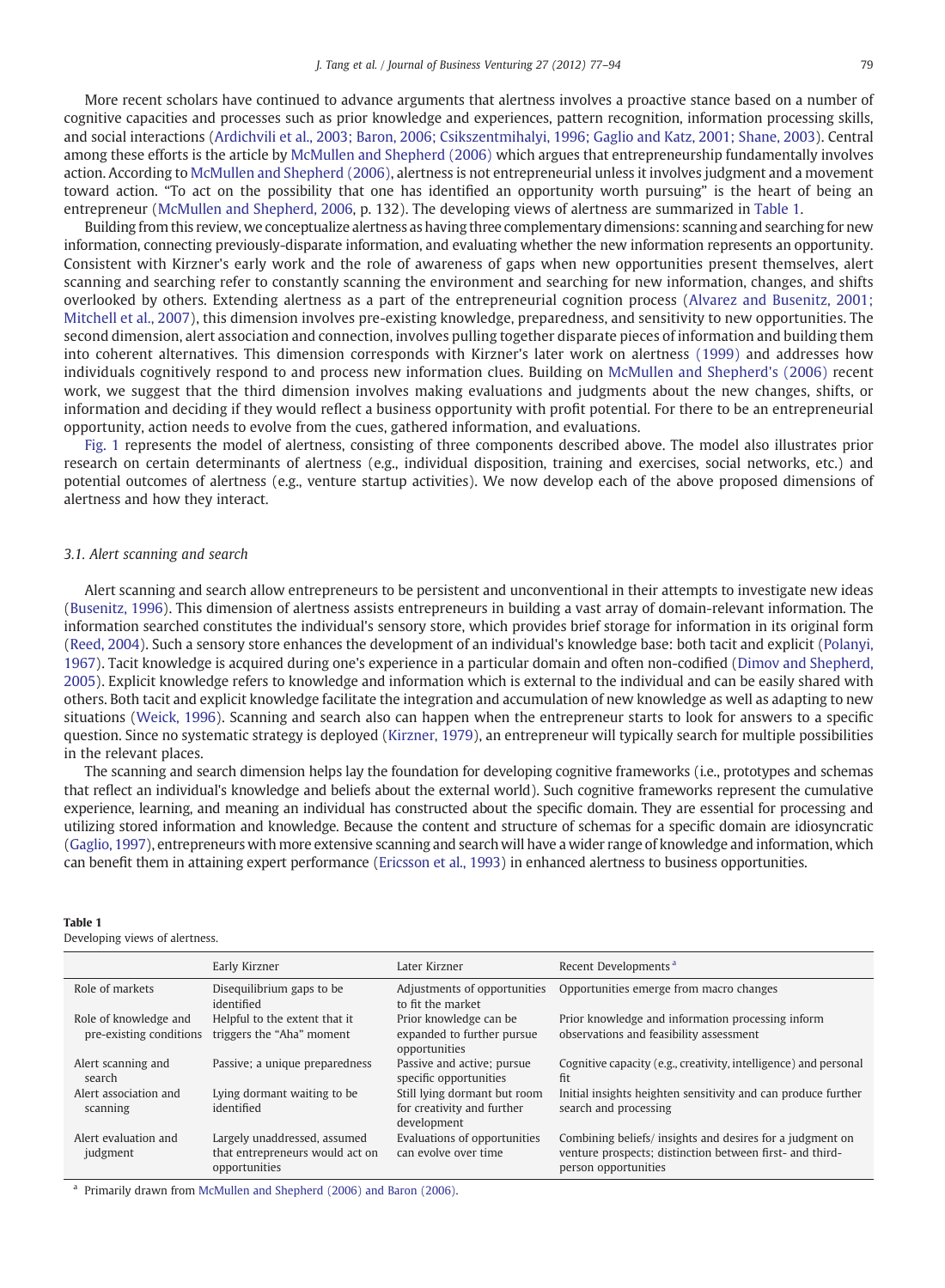<span id="page-3-0"></span>80 **J. Tang et al. / Journal of Business Venturing 27 (2012) 77-94** 



Fig. 1. Model of entrepreneurial alertness.

## 3.2. Alert association and connection

Alert association and connection focus on receiving new information, creativity, and making extensions in logic. It accounts for how information is applied or extended. Association allows an individual to consider multiple options and possibilities and to make unique connections. Rather than minimizing distractions and focusing on the relevant details of multiple pieces of information, association enables individuals to connect to the big picture so that distant and unprecedented connections can be made [\(Lehrer, 2008\)](#page-16-0).

Social cognition theory suggests that the calculation of covariation and the strongly reappearing traces or responses are related and consist of multiple steps ([Fiske and Taylor, 1984\)](#page-16-0). First, individuals must seek understanding of what data are relevant to assess covariation. Data on multiple sides of the issue are needed for the connection. Second, data are classified into types of evidence such as positive or negative. Positive data fitting expectations are usually more quickly and easily incorporated into the inference model than negative data. Third, individuals recall the evidence and estimate the frequency of each type of evidence. The recalling confirms some data and disconfirms other. Finally, there is the combining of the evidence into a form, often in various nonlinear or non-sequential combinations. These cognitive associations of present information depend heavily on whether individuals have a prior expectation or experience about the relationship between the two variables.

These four aspects of covariation enable individuals, entrepreneurs in this case, to get an informed picture before making an evaluation by keying on specific pieces of information. If scanning and search can be passive or active, association and connection of knowledge into potentially viable ventures are proactive [\(Alvarez and Barney, 2002](#page-15-0)). This is accomplished by deliberate manipulation of information ([Neisser, 1967](#page-16-0)), such as adding, deleting, or interpreting the same information in a different manner. Whenever something unusual or unexpected is detected, association allows entrepreneurs to change their existing schema to accommodate nonmatching information [\(Gaglio and Katz, 2001](#page-16-0)). In essence, the association and connection dimension of alertness allows individuals to move out of the routine track and modify the categories of their existing means–ends interpretation framework.

Association and connection also change the character of information through bisociation, the sudden interlocking of two or more previously unrelated matrices of information or thoughts [\(Koestler, 1964\)](#page-16-0). Bisociation is more likely to happen when the brain wanders (i.e., when entrepreneurs are engaged in "unconscious work" or "mental rambles," because too much concentration can actually diminish creative connections) ([Lehrer, 2008\)](#page-16-0). Although relaxing the brain enhances association and connection, it does not necessarily mean that such cognitive processes cannot be improved via effortful activities. Engaging in deliberate practice can help individuals acquire expert performance [\(Ericsson et al., 1993](#page-16-0)) by promoting entrepreneurs' ability to connect the dots, think outside the box, and perceive links between seemingly unrelated events.

Once dots are connected, individuals may need to scan and search the environment again to further clarify the picture or to explore the usefulness of the newly-connected information. One is unlikely to go from scanning and search to making judgments about the potentiality of the new connections. Rather, the newly-sought information has to be interpreted and perhaps considered for more associations and connections. Thus, we suggest that scanning and search involves a recursive relationship with association and connection as a search may often trigger additional associations and ideas.

# 3.3. Evaluation and judgment

In this article, we argue that an important part of entrepreneurial alertness is the aspect of judgment and thus extend the boundaries of alertness by adding a third dimension: evaluation and judgment. In assessing and estimating if an opportunity arises from new information, an entrepreneur exercises judgment [\(McMullen and Shepherd, 2006](#page-16-0)) that involves two stages: (1) attention and third-person opportunity; and (2) evaluation and first-person opportunity [\(McMullen and Shepherd, 2006](#page-16-0)). The first stage occurs when an individual believes that a potential opportunity exists for someone (i.e., third-person opportunity). It may not represent an opportunity for everyone, but only for those with the right qualities. At the second stage, the third-person opportunity activates another evaluation process when the entrepreneur decides if it is an opportunity for him or her (i.e., firstperson opportunity). In essence, believing that a third-person opportunity exists does not necessarily mean that one believes one possesses the right combination of knowledge and motivation to exploit it. If a prospective entrepreneur thinks that the opportunity may be positive, s/he will likely assess his/her own willingness to bear the uncertainties, and decide whether s/he will exploit the opportunity by engaging in entrepreneurial action. [McMullen and Shepherd \(2006\)](#page-16-0) posit that Kirzner's theory of alertness addresses the attention stage of evaluation and focuses on judging the new changes, shifts, or information and deciding if they would reflect a business opportunity with profit potentials. Note that the evaluation here does not entail the actual launching and capitalizing on the opportunity, only whether an opportunity exists.

Turning to our alertness model in Fig. 1, after the entrepreneur scans and searches the environment, and connects previouslydisparate information, at some point, s/he will make an evaluation about whether the newly-conceived information would fit into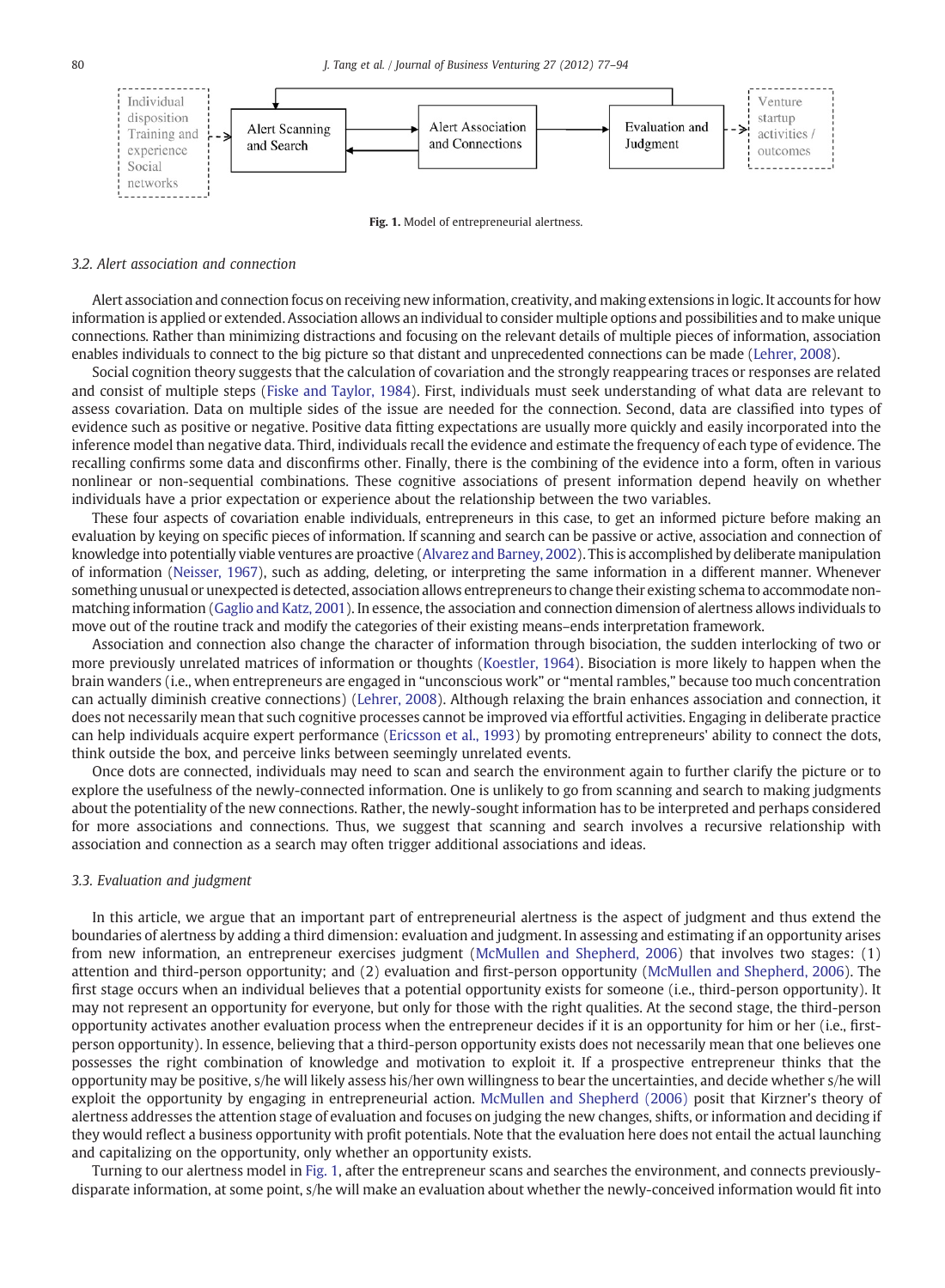his/her existing cognitive frameworks by matching the new information with his/her prototypes and exemplars for business opportunities [\(Baron, 2006](#page-15-0)). The evaluation and judgment dimension of alertness allows entrepreneurs to judge the content of the new information, filter unessential information, and make an assessment of whether the new information reflects any potential business opportunity. By so doing, it enhances entrepreneurs' "situational awareness." Alternatively, an evaluation may require individuals to obtain additional insights via search in order to adjust and reconsider related alternatives. This is presented in the link from evaluation and judgment back to scanning and search in [Fig. 1](#page-3-0). More information may help the individual to make more accurate evaluations on the potentiality of the new business idea.

While it may appear that a judgment is arrived at without a detailed analysis (i.e., insight erupts into awareness) [\(Lehrer, 2008\)](#page-16-0), entrepreneurs will typically have processed relevant and available information. When individuals receive multiple messages transmitted over various channels, they will usually make successive selections from among all the possible messages based on reconstructed and relevant stored information [\(Neisser, 1967](#page-16-0)). In order to do so, scanning and search requires sorting information through association and connection. The connected information is aroused from time to time by making evaluations. This cognitive unit can disappear and reappear over and over again, a phenomenon labeled as the "reappearance hypothesis" [\(Neisser, 1967\)](#page-16-0). The more it reappears, the more likely it will be that one can decide if the new concept matches their interpretation framework and thus represents a business opportunity.

The social inference process is marked by humans' willingness to use strategies to move information through the cognitive system quickly [\(Fiske and Taylor, 1984\)](#page-16-0) because our knowledge structures (i.e., schemata, scripts, frames, stereotypes, etc.) tend to be very abstract ([Schneider, 1991\)](#page-16-0). Individuals who retrieve constructed or reconstructed information and make judgments quickly before opportunity windows close, are often referred to as "cognitive misers" ([Taylor, 1981\)](#page-17-0). In effect, evaluation and judgment serve as a filter that determines which patterns will be recognized and attended ([Reed, 2004](#page-16-0)). It reflects an individual's ability to develop an insight into the value of specific information that others are overlooking. Making judgments allows entrepreneurs to sense opportunities [\(Kirzner, 1997; Yu, 2001\)](#page-16-0) and to choose among multiple possibilities. It serves as business acumen that helps entrepreneurs envision the future with viable business opportunities ([Kirzner, 1985](#page-16-0)). Entrepreneurs make their judgments based on their patterns to clarify what the associated information entails in terms of an unmet market need ([Dutta and Crossan, 2005\)](#page-16-0). This dimension is consistent with the conjecture of signal detection theory [\(Swets, 1992\)](#page-17-0), which suggests that four situations exist when individuals attempt to determine whether a stimulus is present: hit or correct identification (the stimulus exists and the perceiver concludes that it is present), false alarm (the stimulus does not exist and the perceiver concludes that it is present), miss (the stimulus exists but the perceiver fails to recognize it), or correct rejection (the stimulus does not exist and the perceiver concludes that it is not present). Therefore, signal detection theory [\(Swets, 1992](#page-17-0)) suggests that the better the entrepreneur's ability to decide on the right information, the higher the possibility that he/she will achieve a "hit" or "correct identification."

Having further developed the alertness process, we now focus on building and initially validating a scale to measure alertness across three studies. Study 1 focuses on generating the original pool of items for alertness and assessing their content adequacy with a student sample. Study 2 presents initial evidence of the reliability, dimensionality, and factor structure by utilizing a CEO sample. Study 3 provides evidence of convergent, discriminant, and nomological validity of the alertness scale with an entrepreneur sample.

# 4. Research method

## 4.1. Study 1: item generation and content adequacy assessment

## 4.1.1. Item generation

We employed both deductive and inductive approaches for item generation [\(Hinkin, 1995\)](#page-16-0). Initially 28 items were generated to assess the alertness construct and to representatively reflect the three dimensions theorized to comprise alertness. The items for the scanning and search dimension were developed based on the earlier work by [Busenitz \(1996\), Fiet \(2002\), Kaish and Gilad](#page-15-0) [\(1991\), and Kirzner \(1979\).](#page-15-0) The items for the association and connection dimension were generated based on an extensive review of the literature on the cognitive perspective of alertness by [Baron \(2006\), Gaglio \(1997, 2004\), Gaglio and Katz \(2001\), Kirzner](#page-15-0) [\(1999\), Ko and Butler \(2003\), and Yu \(2001\).](#page-15-0) Finally, the items for the evaluation and judgment dimension were developed by conducting a systematic review of the related literature with particular reference to judgment in the inference forming process (e.g., [Fiske and Taylor, 1984; Schneider, 1991](#page-16-0)) and opportunity recognition (e.g., [McMullen and Shepherd, 2006\)](#page-16-0) context.

Next, these items were subjected to discussions with 2 subject matter experts and in-depth interviews with 2 experienced entrepreneurs, to further identify the items that were deemed appropriate to represent each of the three dimensions. Through this process, 4 items were deleted for failing to provide face validity, reducing the number of items to 24:8 items for each of the 3 alertness dimensions.

#### 4.1.2. Content adequacy test

A content adequacy test was conducted following the quantitative approach suggested by [Schriesheim et al. \(1993\)](#page-16-0) in order to ensure that the content of a measure covers a representative sample of the domain to be measured [\(Anastasi, 1982\)](#page-15-0).

4.1.2.1. Sample and procedures. The sample was composed of 164 upper level undergraduate business students from a large state university in the Southeast United States who completed the content adequacy survey in exchange for extra credit points. The average age was 22 and 13% had entrepreneurial experience; 58% were male and 84% were Caucasian. The surveys, administered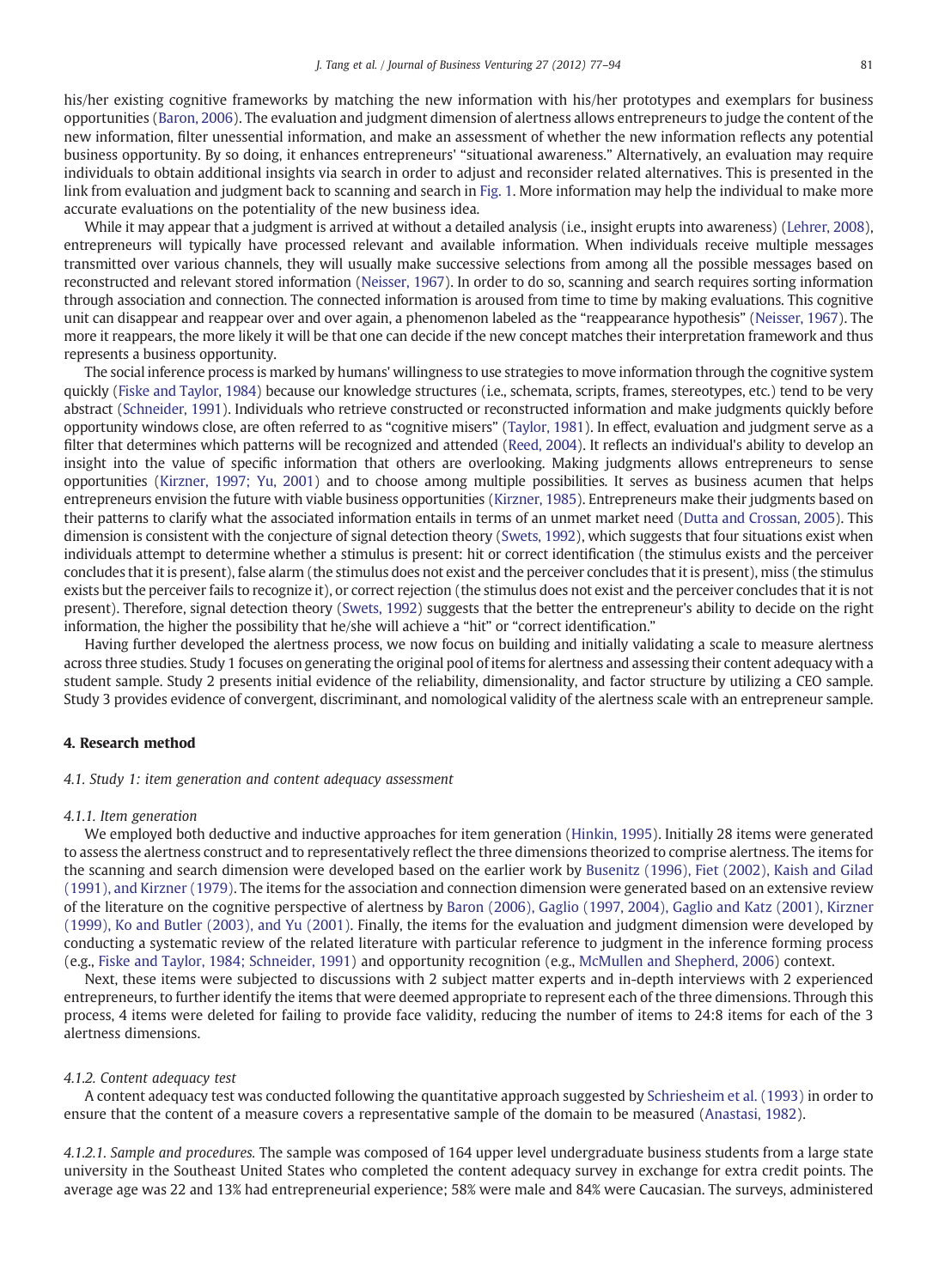in April, 2006, instructed participants to determine how representative each item was of the definition  $(1=$ "definitely not representative" and 5 = "definitely representative"). Each category/dimension rating appeared on a separate page. Each page contained a conceptual definition for the dimension at the top of the page. Five versions of the survey, which were randomly distributed to the respondents, were used to decrease priming effects caused by the question context or item embeddedness.

There are mixed opinions regarding the generalizability of results from student samples when studying managerial behaviors (e.g., [Barr and Hitt, 1986; Mullins, 1982\)](#page-15-0). We acknowledge that the use of student participants may impact generalizability. However, the degree of impact may not be large when researching human behavior in general because student samples have been widely used where the objective is to ascertain how the human mind responds to various symbolic input (e.g., [Kacmar and Carlson, 1997; Scandura](#page-16-0) [and Williams, 2000; Seers and Woodruff, 1997; Van der Vegt and Van de Vliert, 2005](#page-16-0)). Such results have been accepted for generalization ([Friede Westring et al., 2009](#page-16-0)), especially in cases where – as in our task – the objective is to, for example, assess content adequacy.

4.1.2.2. Analysis and results. The mean score of the responses on each item provided was calculated for each dimension. An item's highest mean had to correspond to the intended alertness dimension. In addition, to eliminate items that did not discriminate between dimensions, an item's highest mean had to be sufficiently different from the ratings obtained for the other categories. If the difference between the highest and the next highest mean was not at least .20 [\(Carlson et al., 2000\)](#page-15-0), the item was discarded. Table 2 summarizes the mean scores of the responses on each item for the alertness scale. Two items (5 and 9) were removed because they failed to pass the mean comparison test. Another 7 items (8, 11, 12, 13, 17, 18, and 23) were dropped because they failed to discriminate between dimensions.

Next, the remaining 15 items were arranged into an extended score matrix to be entered for Q-factor analysis. A principal axis factor analysis with varimax rotation was conducted. Our observations to respondent ratio for this analysis were 10.9:1, which exceeds the 5:1 rule-of-thumb ratio [\(Hair et al., 2006](#page-16-0)). Loadings of .40 or greater were considered meaningful for interpretation and the more positive an item's loading on a Q-factor, the more the item was viewed as measuring the construct underlying that factor. Conversely, negative item loadings were treated as indicating that the factor construct was not present. Items were therefore assigned to the factors on which they had positive and meaningful loadings, and these item assignments were then checked with and interpreted based primarily upon the mean scores to ensure they properly reflected the judge's evaluations. As a result, 3 factors with eigenvalues

# Table 2

Judge total evaluations for alertness (Study 1,  $N = 164$ ).

| Item                                                                                                                                | Mean scores |                                          |                            |
|-------------------------------------------------------------------------------------------------------------------------------------|-------------|------------------------------------------|----------------------------|
|                                                                                                                                     | Scanning    | Association and<br>and search connection | Evaluation and<br>judgment |
| Scanning and search                                                                                                                 |             |                                          |                            |
| 1. I have frequent interactions with others to acquire new information.                                                             | 3.97        | 3.48                                     | 3.48                       |
| 2. I always keep an eye out for new business ideas when looking for information.                                                    | 3.83        | 3.33                                     | 3.56                       |
| 3. I read newss, magazines, or trade publications regularly to acquire new information.                                             | 3.77        | 3.38                                     | 3.40                       |
| 4. I browse the Internet every day.                                                                                                 | 3.96        | 3.73                                     | 3.75                       |
| 5. While going about day-to-day activities, I try to look for new business ideas.                                                   | 3.54        | 3.43                                     | 3.60                       |
| 6. I am an avid information seeker.                                                                                                 | 3.74        | 3.50                                     | 3.50                       |
| 7. I am always actively looking for new information.                                                                                | 3.73        | 3.46                                     | 3.45                       |
| 8. I regularly seek information from new business development resource centers (such as local chamber of 3.35                       |             | 3.17                                     | 3.32                       |
| commerce, small business center at local university, small business administration website, entrepreneurs.<br>com, or others).      |             |                                          |                            |
| Association and connection                                                                                                          |             |                                          |                            |
| 9. I often see new combinations of people, materials, or products.                                                                  | 3.20        | 3.41                                     | 3.48                       |
| 10. I often make novel connections and perceive new or emergent relationships between various pieces of 3.38<br>information.        |             | 3.72                                     | 3.52                       |
| 11. I often find differences between the way I see certain situations and the way other people see them.                            | 3.45        | 3.61                                     | 3.50                       |
| 12. I often come up with new ideas and approaches to customer problems.                                                             | 3.54        | 3.60                                     | 3.44                       |
| 13. Loften think "outside the box."                                                                                                 | 3.65        | 3.73                                     | 3.49                       |
| 14. I see links between seemingly unrelated pieces of information.                                                                  | 3.55        | 3.80                                     | 3.44                       |
| 15. I am good at "connecting dots."                                                                                                 | 3.48        | 4.01                                     | 3.49                       |
| 16. I often see connections between previously unconnected domains of information.                                                  | 3.48        | 3.85                                     | 3.36                       |
| Evaluation and judgment                                                                                                             |             |                                          |                            |
| 17. "Seeing" potential new business opportunities comes very naturally to me.                                                       | 3.49        | 3.46                                     | 3.62                       |
| 18. I have a special alertness or sensitivity toward profitable opportunities.                                                      | 3.53        | 3.33                                     | 3.69                       |
| 19. I have a gut feeling for potential opportunities.                                                                               | 3.27        | 3.24                                     | 3.56                       |
| 20. I can distinguish between profitable opportunities and not-so-profitable opportunities.                                         | 3.51        | 3.54                                     | 3.74                       |
| 21. I have an extraordinary ability to smell profitable opportunities.                                                              | 3.12        | 3.16                                     | 3.53                       |
| 22. I have a knack for telling high-value opportunities apart from low-value opportunities.                                         | 3.38        | 3.32                                     | 3.58                       |
| 23. When it comes to business opportunities, I am good at filtering or blocking out insignificant information to<br>make decisions. | 3.58        | 3.43                                     | 3.67                       |
| 24. When facing multiple opportunities, I am able to select the good ones.                                                          | 3.56        | 3.48                                     | 3.77                       |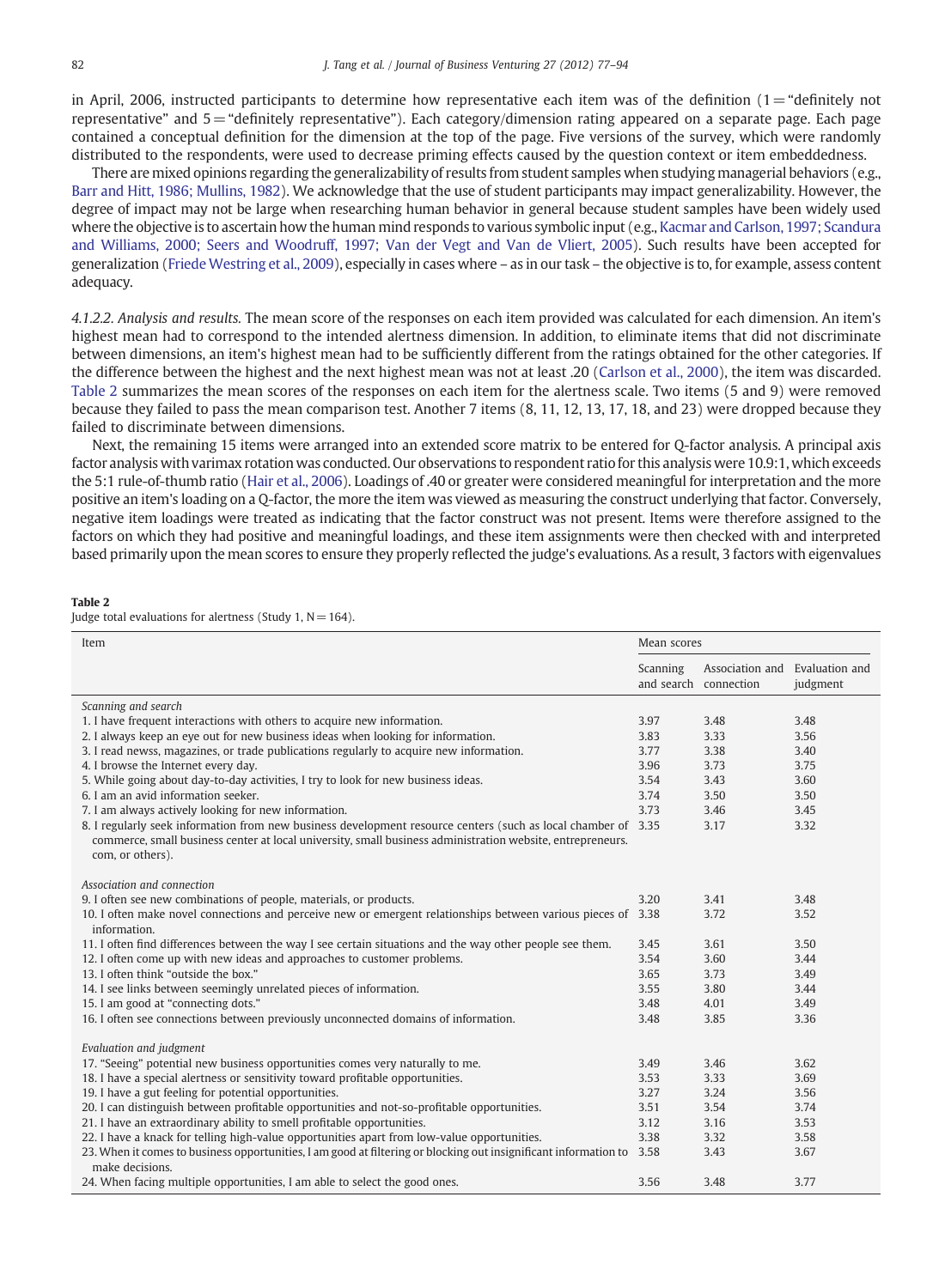greater than 1 (22.19, 6.96, and 3.58) were generated. These 3 factors explained a total of 43.28% of variance and all items had positive loadings greater than .50 on their intended dimensions (Table 3). All 15 items were retained.

# 4.2. Study 2: reliability, dimensionality, and factor structure

# 4.2.1. Sample and procedures

In Study 2, the 15 items retained from Study 1 were examined for construct validity. A mail survey was conducted to collect data from CEOs competing in multiple industries all over South Korea. Data collection was administered by South Korea Small Business Research Institute located in Seoul, South Korea. The first-round surveys were sent in June, 2006 to all 2000 CEOs on the mailing list of the institute with self-addressed and stamped return envelopes. One month later, the second-round survey reminder was sent to increase the response rate. All completed surveys were returned to the research institute. Consistent with the framework established by [Brislin \(1980\)](#page-15-0) for conducting international surveys, the survey was drafted in English and then translated into Korean. To ensure linguistic and conceptual equivalence between the two versions, several rounds of modifications were made to correct any discrepancies. Of the 2000 surveys sent, 291 were returned with complete data, reflecting a response rate of 14.6%. The average age of the respondents was 35 and 85% were male. In addition, 79% of the respondents reported education levels of 4-year College or above.

To assess reliability, dimensionality, and factor structure, it is necessary to utilize a sample that will permit generalizability across items, rather than subjects [\(Nunnally, 1978\)](#page-16-0). It is also helpful when data from a different source other than the student-respondents of Study 1 can be employed to avoid common method bias (e.g., [Podsakoff et al., 2003](#page-16-0)) in measurement. Furthermore, it is commonly expected in social research that where tests can be performed in highly unique contexts, the results are "much more credible" (e.g. [Stinchcombe, 1968:](#page-17-0) 20). Accordingly, given our access through the South Korea Small Business Research Institute to a sampling frame that could meet all of these criteria (i.e., data from CEOs competing in multiple industries from all over South Korea), we utilized this data source to further support the rigor of our analysis.

# 4.2.2. Analyses

In order to explore and confirm the 15-item alertness scale, we randomly split the sample in half. Using the first half of the sample ( $N = 144$ ), we began by performing the measure of sampling adequacy test (MSA) to assess which items to drop from the model because they are too multi-collinear ([Hair et al., 2006\)](#page-16-0). Results showed that the KMO overall statistic was .91 and each individual KMO statistic was greater than .90, much higher than the recommended .60 threshold. Thus, all 15 items were kept for exploratory factor analysis. Our observations to respondent ratio for this analysis were 9.6:1, which exceeds the 5:1 rule-of-thumb ratio [\(Hair et al., 2006\)](#page-16-0). Then principal axis factoring with an oblimin rotation requesting 3 factors was performed [\(Reis and Judd,](#page-16-0) [2000](#page-16-0)). One item did not load on its intended factor (e.g., "I often make novel connections and perceive new or emergent relationships between various pieces of information.") and another had a loading less than .40 (e.g., "I have an extraordinary ability to smell profitable opportunities"). These 2 items were eliminated and the analyses were rerun.

The rotated factor solution of the 13 items, presented in [Table 4](#page-7-0), shows that these 3 factors explained 71.81% of the total variance. All item loadings were greater than .40 on a single factor and there were no cross loadings. Examination of this table suggests that the 3 factors are readily interpretable and represent the 3 factors of alertness as conceptualized. As also noted in [Table 4](#page-7-0), internal consistency indices revealed reliability estimates of .91 for search, .94 for evaluation and judgment, and .90 for association. The inter-correlations of the 3 dimensions ranged in magnitude from .65 to .68.

#### Table 3

Results of Q-factor analysis for alertness (Study 1,  $N = 164$ ).

| Items                                                                                                               | Factor 1 | Factor 2 | Factor 3 |
|---------------------------------------------------------------------------------------------------------------------|----------|----------|----------|
| Scanning and search                                                                                                 |          |          |          |
| 1. I have frequent interactions with others to acquire new information.                                             | .05      | .68      | .11      |
| 2. I always keep an eye out for new business ideas when looking for information.                                    | .19      | .59      | .16      |
| 3. I read newss, magazines, or trade publications regularly to acquire new information.                             | .06      | .57      | .06      |
| 4. I browse the Internet every day.                                                                                 | .21      | .53      | .01      |
| 5. Lam an avid information seeker.                                                                                  | .16      | .70      | .15      |
| 6. I am always actively looking for new information.                                                                | .16      | .76      | .14      |
|                                                                                                                     |          |          |          |
| Association and connection                                                                                          |          |          |          |
| 7. I often make novel connections and perceive new or emergent relationships between various pieces of information. | .09      | .13      | .62      |
| 8. I see links between seemingly unrelated pieces of information.                                                   | .15      | .15      | .81      |
| 9. I am good at "connecting dots."                                                                                  | .20      | .11      | .67      |
| 10. I often see connections between previously unconnected domains of information.                                  | .15      | .10      | .79      |
|                                                                                                                     |          |          |          |
| Evaluation and judgment                                                                                             |          |          |          |
| 11. I have a gut feeling for potential opportunities.                                                               | .70      | .18      | .09      |
| 12. I can distinguish between profitable opportunities and not-so-profitable opportunities.                         | .79      | .12      | .12      |
| 13. I have an extraordinary ability to smell profitable opportunities.                                              | .79      | .15      | .12      |
| 14. I have a knack for telling high-value opportunities apart from low-value opportunities.                         | .74      | .13      | .18      |
| 15. When facing multiple opportunities, I am able to select the good ones.                                          | .58      | .19      | .20      |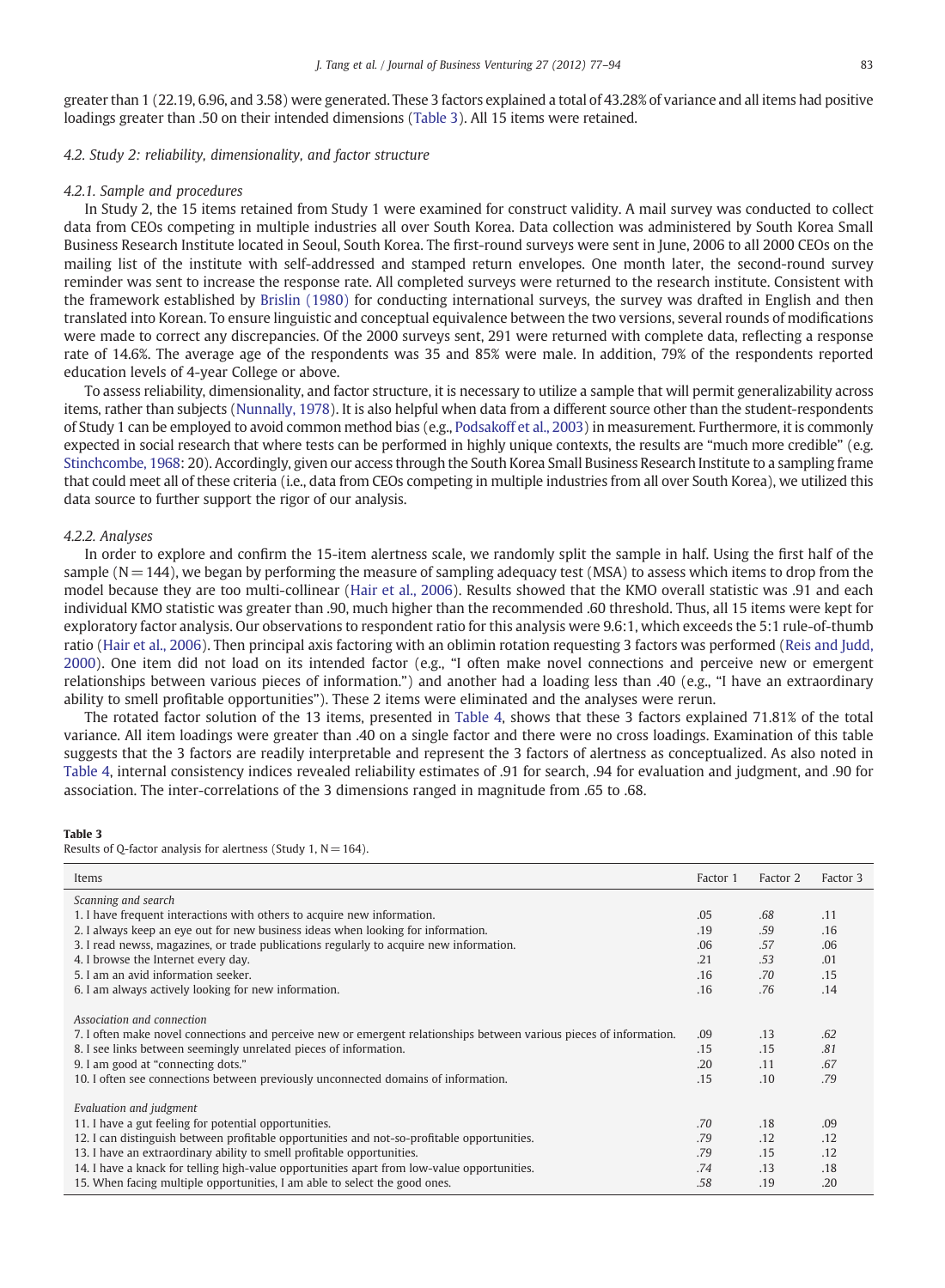# <span id="page-7-0"></span>Table 4

Results of exploratory factor analysis for alertness.

|                                                                                             |          | Study 2 (1st half sample) $a$ |               | Study 3 <sup>b</sup> |          |          |
|---------------------------------------------------------------------------------------------|----------|-------------------------------|---------------|----------------------|----------|----------|
| Items                                                                                       | Factor 1 | Factor 2                      | Factor 3      | Factor 1             | Factor 2 | Factor 3 |
| Scanning and search                                                                         |          |                               |               |                      |          |          |
| 1. I have frequent interactions with others to acquire new information.                     | .57      | .10                           | $-.06$        | .43                  | .04      | $-.01$   |
| 2. I always keep an eye out for new business ideas when looking for information.            | .67      | .07                           | $-.06$        | .41                  | .17      | $-.03$   |
| 3. I read newss, magazines, or trade publications regularly to acquire new information.     | .96      | $-.03$                        | .13           | .56                  | .05      | .08      |
| 4. I browse the Internet every day.                                                         | .66      | .03                           | $-.01$        | .44                  | $-.04$   | .00.     |
| 5. Lam an avid information seeker.                                                          | .77      | $-.04$                        | $-.18$        | .87                  | $-.11$   | $-.16$   |
| 6. I am always actively looking for new information.                                        | .79      | .01                           | $-.13$        | .70                  | .05      | $-.10$   |
|                                                                                             |          |                               |               |                      |          |          |
| Association and connection                                                                  |          |                               |               |                      |          |          |
| 7. I see links between seemingly unrelated pieces of information.                           | .13      | .10                           | $-.68$        | .06                  | $-.05$   | $-.89$   |
| 8. I am good at "connecting dots."                                                          | .02      | .00                           | $-.94$        | .02                  | .16      | $-.76$   |
| 9. I often see connections between previously unconnected domains of information.           | .03      | .02                           | $-.88$        | $-.01$               | .01      | $-.89$   |
| Evaluation and judgment                                                                     |          |                               |               |                      |          |          |
| 10. I have a gut feeling for potential opportunities.                                       | $-.08$   | .95                           | $-.03$        | $-.08$               | .55      | $-.10$   |
| 11. I can distinguish between profitable opportunities and not-so-profitable opportunities. | .04      | .90                           | .03           | $-.04$               | .90      | .09      |
| 12. I have a knack for telling high-value opportunities apart from low-value opportunities. | .01      | .82                           | $-.01$        | $-.01$               | .84      | $-.05$   |
| 13. When facing multiple opportunities, I am able to select the good ones.                  | .04      | .63                           | $-.20$        | .06                  | .66      | .00.     |
| Eigenvalue                                                                                  | 8.09     | 1.19                          | .82 $\degree$ | 4.90                 | 2.03     | 1.21     |
| Percentage of variance explained                                                            | 62.26    | 9.12                          | 6.33          | 34.97                | 12.50    | 6.35     |
| Cumulative percentage of variance explained                                                 | 62.26    | 71.38                         | 77.71         | 34.97                | 47.48    | 53.83    |
| Coefficient alpha reliability estimates                                                     | .91      | .94                           | .90           | .71 <sup>d</sup>     | .83      | .91      |
|                                                                                             |          |                               |               |                      |          |          |

 $N = 144.$ 

 $N = 109$ .

 $c$  The eigenvalue for the 3rd factor in this sample is less than 1 because we requested 3 factors when performing exploratory factor analysis rather than setting eigenvalue greater than 1, which is required by our theory re-conceptualizing alertness as consisting of 3 dimensions. All the other indices, e.g., factor loadings, coefficient alpha, and CFA results conducted with the second half of the sample, indicate the existence of the 3rd factor.

 $<sup>d</sup>$  Although the coefficient alpha of the 1st factor in this sample is smaller than the alphas of the other two factors, it exceeds the threshold of .70 [\(Nunnally,](#page-16-0)</sup> [1978\)](#page-16-0) and thus is considered acceptable.

Next, confirmatory factor analysis was conducted on the second half of the sample  $(N = 147)$ . Using LISREL 8.7, the proposed 3factor model was estimated. The 3-factor model produced good fit indices (CFI= .99, NFI = .97, RMSEA = .07) and fit was significantly better ( $\chi^2$ <sub>difference</sub> = 155.45, df = 8, p<.001) than a 1-factor model (CFI = .95, NFI = .94, RMSEA = .15). To further explore the discriminant validity of the three dimensions, we followed the procedure outlined by [Fornell and Larcker \(1981\)](#page-16-0) and calculated the square root of the average variance explained for each of the three dimensions of alertness. This value, which we present on the diagonal in Table 5, represents the variance accounted for by the items that compose the scale. To demonstrate discriminant validity, this value must exceed the corresponding latent variable correlations in the same row and column. If this condition is met, we have evidence that the variance shared between any two dimensions is less than the average variance explained by the items that compose the dimension. As Table 5 indicates, this condition is met for the 3 dimensions. In total, our results provide clear evidence that the three dimensions of alertness are distinct from one another and measure three unique aspects of alertness. Thus, the 13 items in Table 5 were retained for Study 3.

# 4.3. Study 3: convergent, discriminant, and nomological validity

In Study 3 we provide convergent and discriminant validity of the alertness scale and test a nomological model that examines some of the potential antecedents and consequences of alertness. To test the convergent and discriminant validity, hypotheses are formulated concerning the constructs to which different dimensions of alertness should and should not be related. The nomological validity of the scale is tested by investigating some of the antecedents and consequences of alertness grounded in extant theories of human capital and innovation.

#### Table 5

Means, standard deviations, and inter-correlations among alertness dimensions (Study 2, 2nd half sample,  $N= 147$ ).

| Variable                      | Mean | S.D. |          |          |     |
|-------------------------------|------|------|----------|----------|-----|
| 1. Scanning and search        | 5.50 | .99  | .78      |          |     |
| 2. Association and connection | 5.08 | .20  | $.74***$ | .90      |     |
| 3. Evaluation and judgment    | 5.10 | .99  | $72**$   | $.68***$ | .84 |

Note: 1. All items are on 7-point Likert Scales. 2. Values on the diagonal are the square root of the average variance explained which must be larger than all zeroorder correlations in the row and column in which they appear to demonstrate discriminant validity [\(Fornell and Larcker, 1981\)](#page-16-0).  $N = 147$  \*\*  $p < .01$ .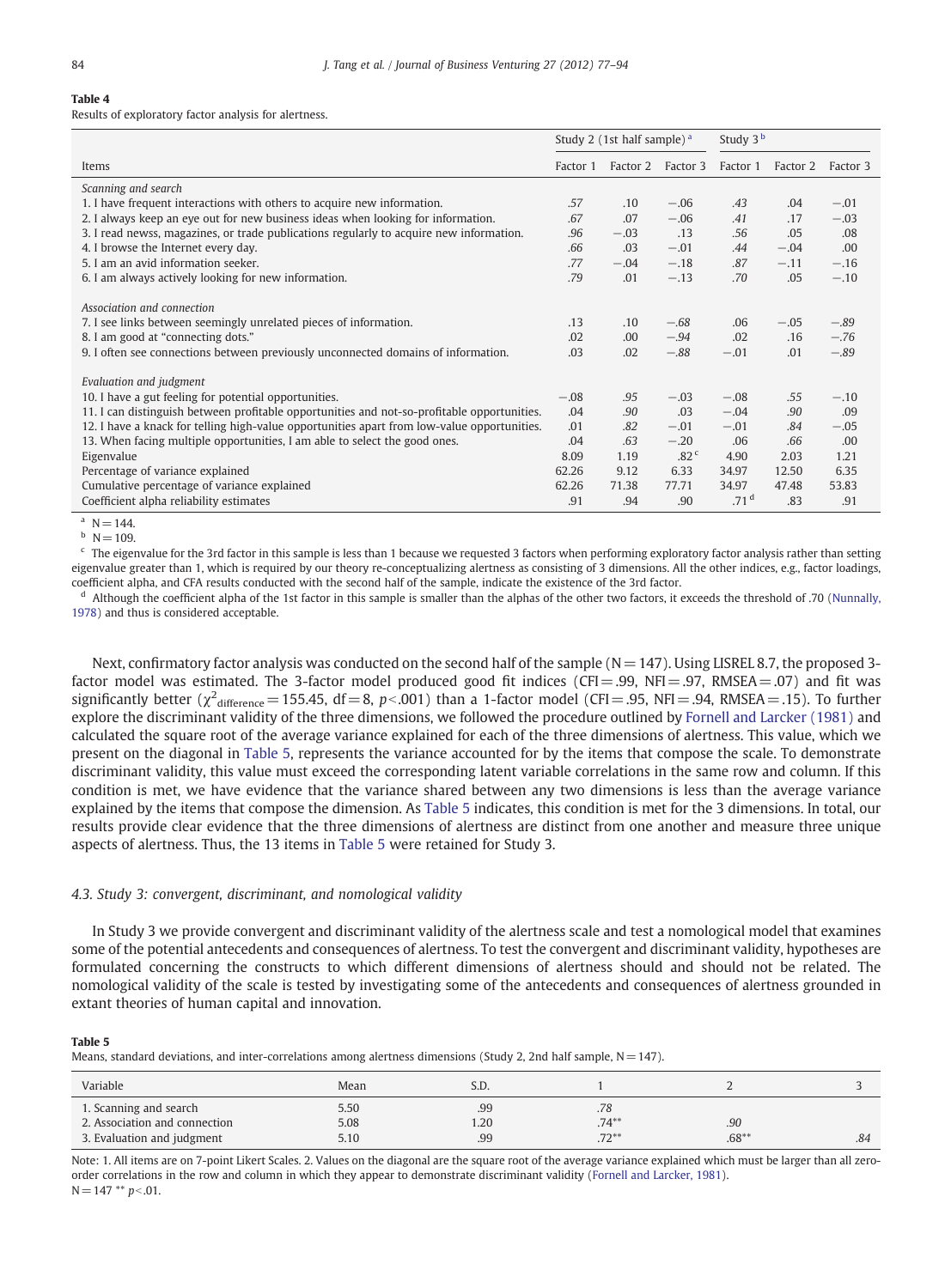# <span id="page-8-0"></span>4.3.1. Convergent validity

The goal for our convergent validity tests is to demonstrate that the alertness scale correlates with existing scales to which it would be expected to correlate. However, these relationships should not be great in magnitude so as to indicate construct redundancy.

4.3.1.1. Systematic search. Of the three alertness dimensions, scanning and search capability should be most strongly related to systematic search. The systematic search view of opportunity recognition argues that aspiring entrepreneurs can improve their odds of discovering valuable venture ideas if they will systematically search in areas where they are already knowledgeable [\(Fiet, 2002; Fiet et al., 2004\)](#page-16-0). The basic rationale for the systematic search view is that opportunity identification depends on a fit between entrepreneurs' prior knowledge and a particular venture idea, which may be discovered via systematic search ([Fiet,](#page-16-0) [2002](#page-16-0)). The search capability captures entrepreneurs' ability to seek information to further explore the newly-associated concepts. Although the systematic view focuses more on "planned" and intentional search for useful information, both systematic search and search capability describe entrepreneurs' information-seeking behavior to develop and build their knowledge base. Thus, the following hypothesis is formulated:

Hypothesis 1. The scanning and search dimension of the alertness scale will demonstrate a stronger positive correlation with systematic search than the other two alertness dimensions.

4.3.1.2. Creativity. Association and connection reflect the entrepreneurs' ability to piece together previously unconnected information. Therefore, association should be related to individuals' creativity, or the ability to generate novel and appropriate ideas, products, processes, or solutions [\(Shalley, 1995\)](#page-17-0). The study of creativity is typically an effort to understand why some individuals are more creative than others and focuses on the cognitive and motivational processes that might help explain this discrepancy. The results of a recent meta-analysis by [Baas et al. \(2008\)](#page-15-0) indicate that positive affect enhances creativity overall, but is most likely to produce such effects when it is combined with high levels of activation (e.g., enthusiasm and elation) and a promotion regulatory focus (a focus on aspirations or accomplishments; [Higgins, 2006\)](#page-16-0). Cognitive processes relevant to creativity involve remote association, or the ability to see connections between seemingly different concepts; divergent thinking, or the tendency to prevent solutions that move away from established ways of doing things ([Mumford and Gustafson, 1988](#page-16-0)); and flexible thinking, such as the capacity to generate different categories of response to a single problem [\(Torrance, 1974\)](#page-17-0). Indeed, we suggest that when those high in creativity engage in associating information, they do so in an effective way.

Hypothesis 2. The association and connection dimension of the alertness scale will demonstrate a stronger positive correlation with creativity than the other two alertness dimensions.

4.3.1.3. Intuition. Entrepreneurs often use intuition to explain their actions and many other actions in the entrepreneurial domain, such as opportunity identification or the choice of partners, bankers, or suppliers. While there are numerous definitions of intuition in cognition research, entrepreneurial intuition, as a construct for research within opportunity recognition as a part of the distinctive domain of entrepreneurship, is defined as "the dynamic process by which entrepreneurial alertness cognitions interact with domain competence (e.g., culture, industry, specific circumstances, technology, etc.) to bring to consciousness an opportunity to create new values" [\(Mitchell et al., 2005](#page-16-0), p. 667). Recent research has attempted to distinguish between entrepreneurs' attributions about intuition from their actual use of intuition ([Blume and Covin, 2011\)](#page-15-0). As a result, characteristics of entrepreneurs that increase the likelihood that they will attribute intuition as a basis for evaluation during the venture founding process (e.g., overconfidence bias, tolerance for ambiguity, and entrepreneurial self-efficacy) are distinct from the characteristics that contribute to the development and effective use of entrepreneurial intuition (e.g., emotional intelligence, metacognitive skill, and expert entrepreneurial schemas) [\(Blume and Covin, 2011](#page-15-0)). Given that the entrepreneurial intuition construct implies an inherent connection with alertness, it seems logical that intuition will highly correlate with alertness. More specifically, as the assessment capability of the alertness construct captures entrepreneurs' ability to select information that may lead to potential business opportunities, we expect evaluation and judgment capability to be the most highly related to intuition.

Hypothesis 3. The evaluation and judgment dimension of the alertness scale will demonstrate a stronger positive correlation with intuition than the other two alertness dimensions.

4.3.1.4. Positive affectivity. We suggest that the alertness construct will be related to an individuals' positive affectivity. We define positive affect as feelings or emotions that reflect a level of pleasurable engagement with the environment, such as happiness, joy, excitement, enthusiasm, and contentment ([Watson et al., 1988](#page-17-0)). An extensive body of research evidence indicates that affect exerts strong effects on cognition, the processes through which information is entered into the memory, processed, and retrieved for later use [\(Forgas, 1995; Isen, 2002](#page-16-0)). Recent research has explored the potential role of affect in the entrepreneurial process such as opportunity recognition, acquisition of essential resources (financial and human), and the capacity to respond quickly and effectively to rapid change in highly dynamic environments ([Baron, 2008\)](#page-15-0). More specifically, [Baron \(2008\)](#page-15-0) proposes that since affect exerts strong effects on perception, it seems possible that it is associated with alertness and opportunity reognition. Positive affect, by broadening individuals' perceptual fields and increasing their capacity to notice a wide range of events or stimuli ([Matlin and Foley, 2001\)](#page-16-0), may strengthen the influence of alertness on opportunity recognition. This leads us to state the following: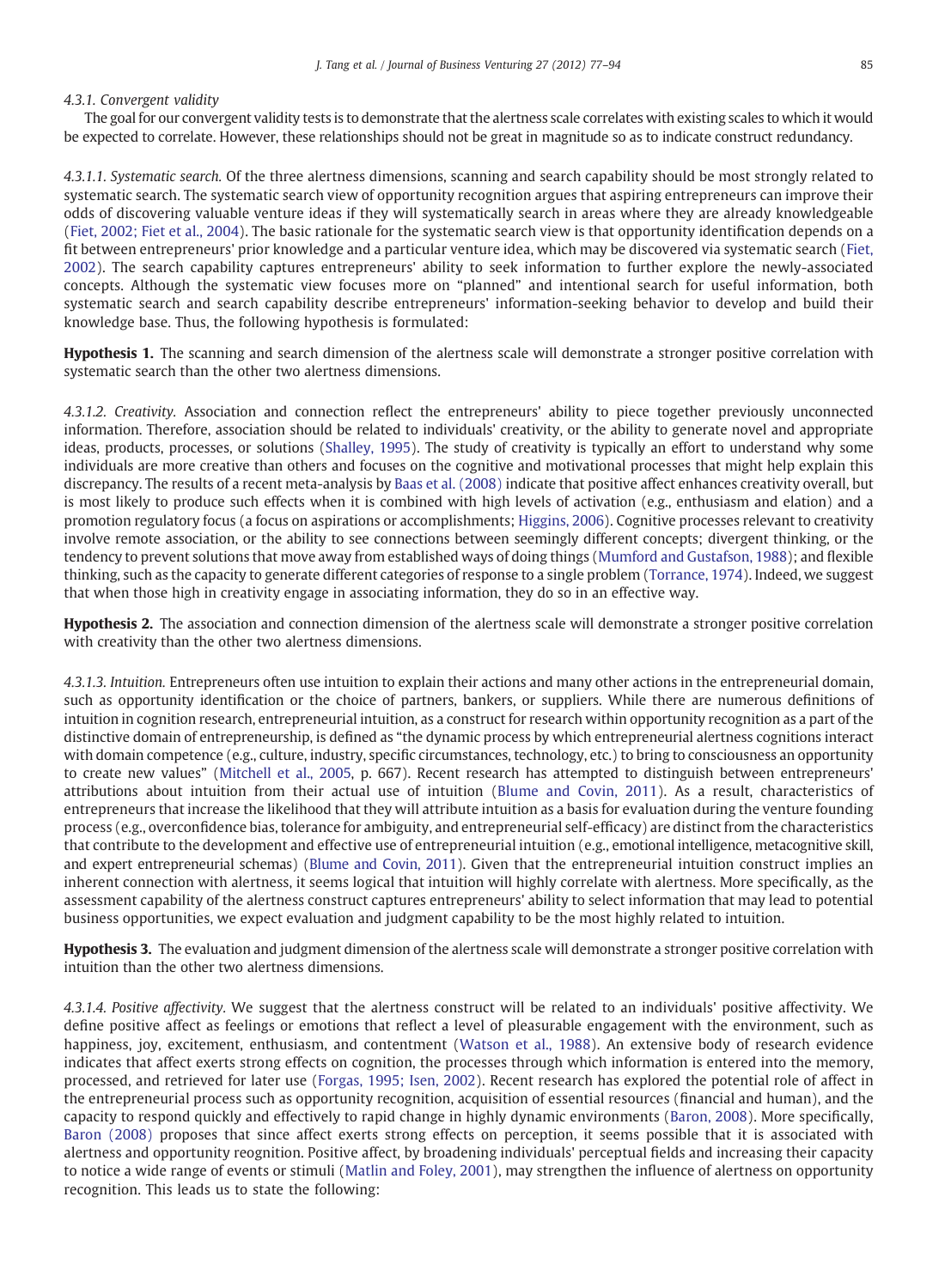<span id="page-9-0"></span>Hypothesis 4. All three dimensions of the alertness scale will correlate significantly and positively with positive affectivity.

# 4.3.2. Discriminant validity

4.3.2.1. Negative affectivity. Negative affect refers to feelings or emotions that reflect a level of unpleasurable engagement with the environment, such as distress, upset, nervous, afraid, and hostile [\(Watson et al., 1988](#page-17-0)). By narrowing individuals' perceptual fields and reducing their capacity to notice external events, negative affectivity may reduce the impact of alertness on opportunity recognition [\(Baron, 2008](#page-15-0)). [Baron \(2008\)](#page-15-0) proposes that negative affect, by reducing the vigor or scope of active searches, also may produce a weakening of the impact of alertness on opportunity recognition. Cognition research has shown that negative affect seems to encourage adoption of strategies involving exhaustive examination of all available alternatives in order to choose the best ([Iyengar et al., 2006\)](#page-16-0). While maximizing often yields superior choices, it is an approach that may not be feasible for entrepreneurs, who must often make evaluation and judgments very quickly ([Baron, 2008](#page-15-0)). Therefore, we suggest that entrepreneurs with negative affectivity will be unable to exhibit the association, search, and evaluation capabilities well, thus demonstrating support for alertness' discriminant validity.

Hypothesis 5. Each of the three alertness dimensions will demonstrate discriminant validity with negative affectivity.

4.3.2.2. Research and development (R&D) investment. R&D investment can be defined as research and development expenditures financed by the company [\(Cohen and Levinthal, 1990\)](#page-15-0). Typically, a firm's investment in R&D is influenced by the industry type (e.g., high-technology or low-technology firms), as well as entrepreneurs' ability to recognize potential profitable opportunities in which to invest. In return, a firm's R&D investment affects the firm's ability to exploit external knowledge [\(Cohen and Levinthal,](#page-15-0) [1990](#page-15-0)). Entrepreneurs with higher levels of alertness are more likely to identify valuable domains they believe profitable, and thus, to invest in for future benefits. However, the link between the individual level construct of alertness and the firm level concept of R&D might be so distal that there exists various mechanisms between them, such as entrepreneurs' ability to acquire the essential financial and human resources to invest in the opportunities, the creativity of individual entrepreneurs, the overall level of unpredictability of the industry, and so on. Thus, we suggest alertness is independent of firms' R&D investment.

Hypothesis 6. Each of the three alertness dimensions will demonstrate discriminant validity with firms' research and development (R&D) investment.

## 4.3.3. Nomological validity

The construct validation process involves not only demonstrating dimensionality and internal consistency, convergent validity, and discriminant validity, but also nomological validity [\(Hinkin, 1995\)](#page-16-0). Nomological validity is essential to the determination of any new construct's role in the predictability of important organizational phenomena ([Hinkin, 1995](#page-16-0)). Thus, another purpose of Study 3 is to advance a model that tests the nomological validity of the alertness scale and indicates how alertness should behave within a system of related constructs (i.e., nomological net) [\(Nunnally and Bernstein, 1994](#page-16-0)). Specifically, this model highlights entrepreneurs' prior knowledge as a key antecedent of alertness. The model also proposes that the alertness scale will demonstrate significant predictive ability for firms' innovations. It is our contention that if prior knowledge and innovations are related to the alertness scale in the expected manner, we would have reason to believe the alertness scale really measures the underlying construct it claims to be measuring.

4.3.3.1. Prior knowledge. Prior knowledge refers to an individual's distinctive information about a particular subject matter and provides him or her with the capacity to identify certain opportunities ([Shane and Venkataraman, 2000; Venkataraman, 1997](#page-17-0)). Prior knowledge plays a critical role in intellectual performance and increases the likelihood of opportunity identification ([Gimeno](#page-16-0) [et al., 1997; Shane, 2003](#page-16-0)). It assists in the integration and accumulation of new knowledge, as well as integrating and adapting to new situations [\(Weick, 1996](#page-17-0)). [Shane \(2003\)](#page-17-0) identifies three major dimensions of prior knowledge that are important to the process of opportunity identification. The first is prior knowledge of markets, which enables people to understand demand conditions, therefore facilitating opportunity discovery. Second is prior knowledge of how to serve markets, which helps identify opportunities because people know the rules and operations in the markets. In particular, it helps determine the production or marketing gains from introducing a new product or service [\(Johnson, 1986](#page-16-0)). Finally, prior knowledge of customer problems or needs stimulates opportunity identification because such knowledge would help trigger a new product or service to solve customer problems or to satisfy unmet needs ([Von Hippel, 1988](#page-17-0)).

Human capital theory postulates that increased knowledge in a particular field allows individuals to become increasingly efficient and to focus on the key dimensions that contribute to the positive outcome of decisions [\(Becker, 1964\)](#page-15-0). Social cognition theory specifically asserts that a cognitive structure is an organized representation of individuals' prior knowledge and experiences ([Neisser, 1967](#page-16-0)). The inference forming process is heavily dependent on the large amounts of stored knowledge [\(Fiske](#page-16-0) [and Taylor, 1984\)](#page-16-0). Thus, prior information influences the entrepreneurs' capability to associate, search, and decide on the new information in ways that those lacking the prior information cannot replicate [\(Roberts, 1991\)](#page-16-0). Even if information about a market, particular ways to serve the market, and customer problems are disseminated broadly, only those who possess prior knowledge will be able to capitalize on this information to be more alert. In other words, each person's idiosyncratic prior knowledge creates a "knowledge corridor" that allows him/her to recognize certain opportunities that others do not [\(Venkataraman, 1997\)](#page-17-0).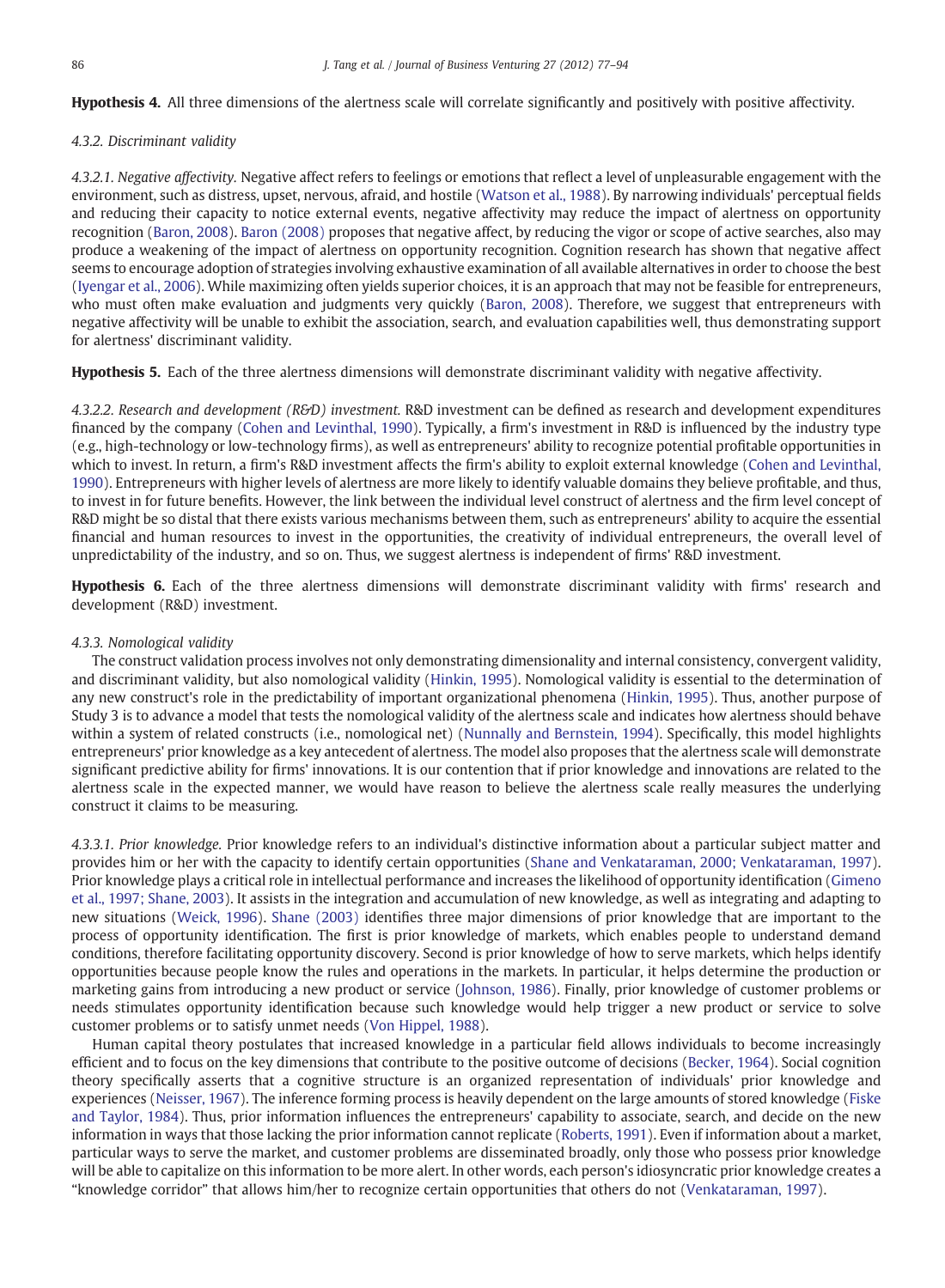<span id="page-10-0"></span>Hypothesis 7. Entrepreneurs' prior knowledge is positively associated with each of the three dimensions of alertness.

4.3.3.2. Innovations. Innovation is the introduction of something new such as a product, process, service, technology, strategy, or managerial practice [\(Edwards and Gordon, 1984\)](#page-16-0). Innovation begins when a firm selects an idea or invention for development and ends with the commercialization and introduction of the invention to the market. Within the entrepreneurship context, innovation has been defined as the process of identifying and utilizing opportunities to create new products, services, or work practices ([Van de Ven, 1986](#page-17-0)). Alert entrepreneurs are likely to discover something new, and to increase innovations of their firms. Researchers have long recognized that some ventures offer products or services that are truly novel and that represent new and different combinations of resources ([Schumpeter, 1934](#page-16-0)), whereas other new ventures provide products or services that are nearly imitations of existing offerings, or reproduced with incremental variations ([Kirzner, 1973](#page-16-0)). Current literatures have depicted types of innovation on a continuum along which one can indicate how discrepant a product, service, or process is compared to an industry's existing offerings and operating procedures ([Gaglio, 2004; Shepherd and DeTienne, 2005](#page-16-0)). Given our conceptualization of alertness, we expect alertness to be significantly related to firms' innovations. This is consistent with [Kirzner's \(1997\)](#page-16-0) work on alertness where he discusses entrepreneurs who actively initiate change, sometimes even aggressively. Thus:

Hypothesis 8. Each of the three dimensions of alertness is positively related to the firm's innovations.

# 4.3.4. Method

4.3.4.1. Sample and procedures. The sample for Study 3 was drawn from two sources. The first source came from entrepreneurs who receive monthly e-newsletters from the entrepreneurship center of a Mid-Western university. The online survey link was included in two newsletters and generated 53 useable surveys. The second source of the sample was drawn from entrepreneurs located in the Southeast. Firstly, 154 entrepreneurs were identified through students who interviewed entrepreneurs for their case study assignment in an entrepreneurship course. Secondly, another 354 entrepreneurs' names and addresses were obtained from the Reference USA database. Surveys were sent along with self-addressed and stamped return envelopes to these 500 entrepreneurs. A total of 56 usable surveys were generated from the second source, reflecting a response rate of 11%. Results of t-test comparisons of the average firm size, respondents' business tenure with their firms, and the mean responses for the research variables revealed no differences in statistical significance ( $p>10$ ) between the two samples. Thus, the two samples were combined to test the hypotheses in Study 3. Of the 109 respondents, 76.8% were male and 81% were Caucasian. The average number of employees per firm was 54 and the average number of years of previous business experience was 15.

4.3.4.2. Measures. Each construct was measured with multiple items and established scales were used where applicable. All measures were anchored on 5-point Likert scales ranging from 1 (strongly disagree) to 5 (strongly agree).

The 13 items for alertness retained from the first two studies were used. To determine the factor structure of the alertness scale, we first performed the measure of sample adequacy test ([Hair et al., 2006\)](#page-16-0). Results showed that the KMO overall statistic was .81 and each individual KMO statistic was greater than .71, much higher than the recommended .60 threshold. Then all the 13 items were factor analyzed with principal axis method, an oblimin rotation, and the number of factors was set to 3 ([Reis and Judd, 2000\)](#page-16-0). Our observations to respondent ratio for this analysis were 8.4:1, which exceeds the 5:1 rule-of-thumb ratio ([Hair et al., 2006\)](#page-16-0). Three factors (see [Table 4\)](#page-7-0) had eigenvalues greater than 1 and explained a cumulative 53.83% of total variance. Results indicated that these 13 items loaded on three separate factors corresponding to the established structure of the scales. No items loaded on more than one factor, and in all cases the items that loaded on a factor did so at a magnitude of at least twice that of the nonloading items. The inter-correlations of the 3 factors ranged in magnitude from .30 to .52, suggesting that they reflect relatively distinct aspects of alertness. As noted in [Table 4](#page-7-0), the reliability estimate was .71 for search, .91 for association, and .83 for evaluation and judgment. Thus, the 13-item scale shown in [Table 4](#page-7-0) was used to test the hypotheses.

The scale for prior knowledge ( $\alpha$  = .73) was composed of three items following [Shane \(2000\)](#page-17-0): (1) I know how to serve markets; (2) I am familiar with customer problems; and (3) I have rich knowledge about markets such as supplier relationships, sales techniques, capital equipment retirement, etc. Innovation was measured using [Subramaniam and Youndt's \(2005\)](#page-17-0) 3-item scale. Respondents were asked to rate the innovativeness of the new products or services their firms have developed in the past five years: (1) innovations that reinforce how I currently compete: (2) innovations that reinforce my existing expertise in prevailing products/services; and (3) innovations that reinforce my existing product/service lines ( $\alpha$  = .92). Systematic search was measured with a 3-item scale ( $\alpha$  = 71) based on the work of [Fiet \(1996, 2002\)](#page-16-0): (1) I search actively for business ideas; (2) I have engaged in a deliberate and systematic search for an idea for a new business; and (3) I have gone through several learning steps overtime to identify business opportunities. To measure intuition we modified [Khatri and Ng's \(2000\)](#page-16-0) 3-item scale so that it applied to the entrepreneurship context: (1) On many occasions, I make important decisions based on a gut feeling; (2) I rely on gut level judgment in making important decisions; and (3) I place a great deal of emphasis on past experience in making important decisions ( $\alpha$  = .80). The [Perry-Smith \(2006\)](#page-16-0) measure of creativity ( $\alpha$  = .74) was used to assess the creativity of each entrepreneur's work. Respondents were asked to rate how characteristic each of the five items was of their work over the past 2 years: (1) Novel long-term vision or application; (2) radical new ideas: (3) risk-taking: (4) new applications for existing technology; and (5) new ideas and approaches to customer problems. Positive (e.g., interesting, excited, enthusiastic) and negative (e.g., distressed, upset, irritable) affectivity ( $\alpha$  = .82 and .83, respectively) were measured using the two separate 10-item scales (PANAS) scale developed by [Watson et al. \(1988\)](#page-17-0). Finally, firms' research and development (R&D) investment was measured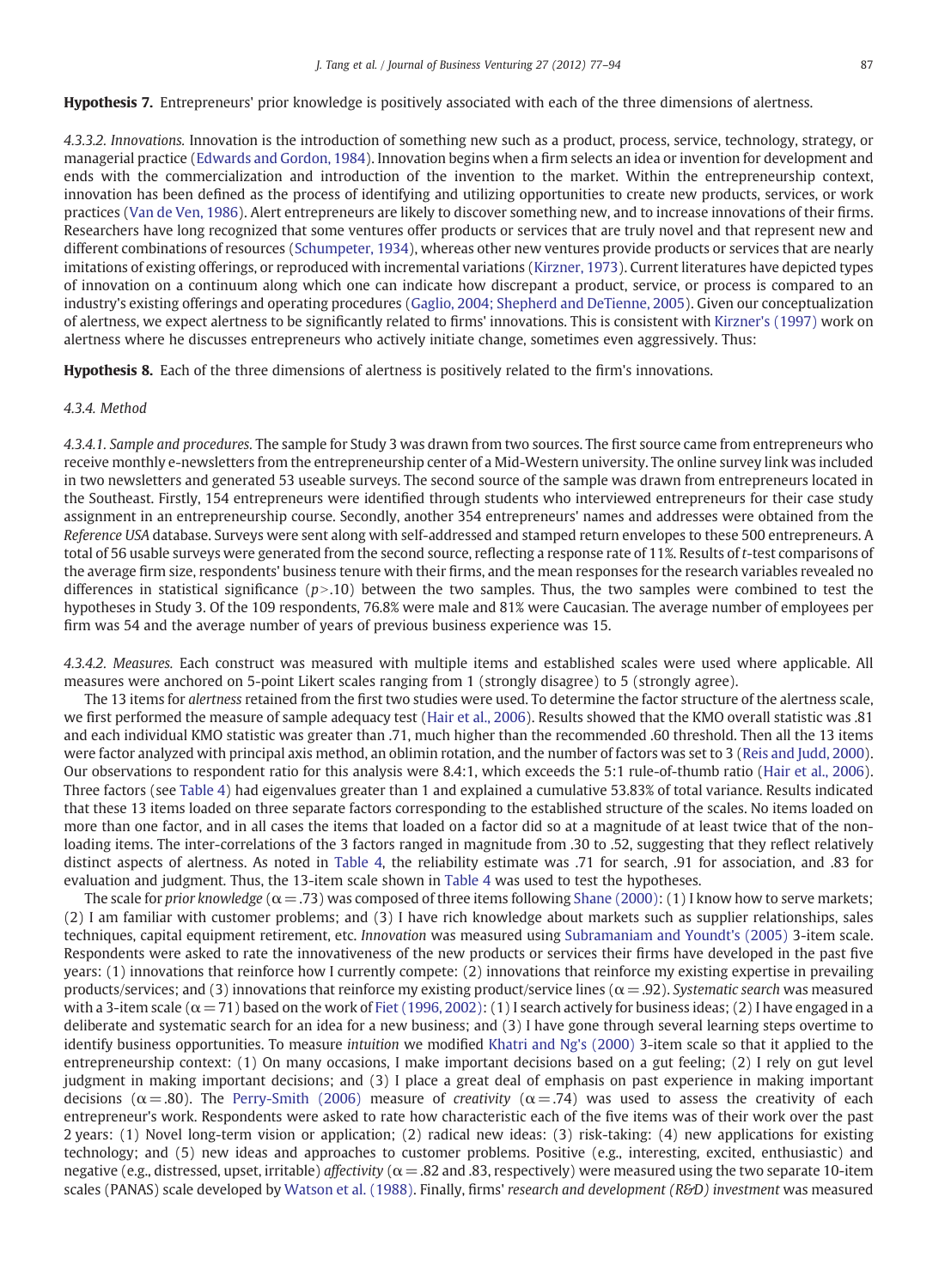by asking respondents to directly report the average investment in research and development in the past five years ([Cohen and](#page-15-0) [Levinthal, 1990](#page-15-0)).

A total of 8 control variables were included to reduce confounding effects due to entrepreneurs' differences in demographic and venture characteristics [\(Reynolds, 2000\)](#page-16-0). Age was measured with 5 categories:  $(1)$  <25;  $(2)$  25–34;  $(3)$  35–44;  $(4)$  45–54; and (5) >55 years old. Gender was measured with a dummy variable ( $0=$  female,  $1=$  male). *Education* was coded as "1" for "less than high school degree;" "2" for "high school graduate;" "3" for "some college;" "4" for "4-year college graduate;" and "5" for "some graduate study beyond 4-year college degree." Since the respondents represented 3 ethnic groups (Caucasian, African-American, and Asian, Pacific Islander, Native American), 2 dummy variables for ethnicity were constructed.

Business tenure was measured as the number of years the respondent has been working in the current business. Previous experience was measured with a 3-item scale that asked respondents to report their previous managerial, entrepreneurial, and industrial experience (alpha  $= 90$ ). Firm size was measured by number of current employees in the firm. For business tenure, previous experience, and firm size, natural logs were used to account for skewed distribution within the data. Industry type was measured with North American Industrial Classification (NAIC) code. Originally 17 categories of industries were included in the survey. Since one key variable in this study is innovations of the entrepreneurial firms, the high-technology versus low-technology industry that the firm is in may impact the firm's development of innovations. Therefore, the 17 industries were categorized as high- or low-technology following [Thornhill's \(2006\)](#page-17-0) categorization, which was on the basis of standardized scores for R&D intensity and the percentage of knowledge workers in each industry [\(Bolland and Hofer, 1998\)](#page-15-0). As a result, high-technology industries (e.g., professional, scientific, technical services, manufacturing, and mining) were coded as 1, and low-technology industries (e.g., construction, transportation and warehousing) were coded as 0.

4.3.4.3. Initial analyses. [Table 6](#page-12-0) reports the Pearson's correlations among all variables. Alertness was significantly correlated with knowledge, systematic search, intuition, creativity, and positive affectivity in the direction expected. The correlations among the three dimensions of alertness (association, search, and evaluation) ranged from  $r = .31$  to  $r = .51$ . Therefore, we ran two additional analyses to ensure that the three dimensions of alertness are distinct. First, we compared a 3-factor measurement model with 1-factor model. Results show that the 3-factor model fit the data (CFI = .97, NFI = .91, RMSEA = .06,  $\chi^2$ /df = 1.40) while the one factor model did not (CFI = .77, NFI = .72, RMSEA = .20,  $\chi^2$ /df = 5.27). Second, we calculated the square root of the average variance explained for each of the three dimensions of alertness ([Fornell and Larcker, 1981](#page-16-0)). These values for each of the three dimensions (.61 for search, .87 for association, and .75 for evaluation and judgment) are greater than the correlations among the scale dimensions. Thus, the three dimensions of alertness are distinct and measure different aspects of alertness.

We also conducted CFA on the scales used to test the antecedents and consequences of alertness to ensure their independence. We began with a 1-factor model where all the items for the 5 scales (search, association, evaluation and judgment, prior knowledge, and innovations) loaded on 1 factor. Results indicate that the model did not fit the data (CFI= .47, NFI= .41, RMSEA = .20,  $\chi^2$ /df = 5.10). Next we estimated a 5-factor model with one factor representing each of our variables. Model fit improved significantly (CFI = .96, NFI = .86, RMSEA = .03,  $\chi^2$ /df = 1.12). Finally we ran a model in which the alertness scale was modeled as a second order factor composed of 3 sub-scales (search, association, and evaluation and judgment). Model fit deteriorated (CFI = .92, NFI = .83, RMSEA = .06,  $\chi^2$ /df = 1.43). The chi-square difference test between the second order and first order 5-factor models ( $\chi^2$ <sub>difference</sub> = 24.98, df = 6, p<.001) was significant, favoring the first order 5-factor model. Altogether, these results suggest that the scales were distinct from one another and that collapsing the alertness items into one scale was inappropriate.

4.3.4.4. Hypothesis testing. To test convergent and discriminant validity, the 3 dimensions of alertness were correlated with other measures to which they were expected to relate (convergent validity) and not relate (discriminant validity). Hypothesis [1](#page-8-0) proposed that scanning and search will demonstrate the strongest positive correlation with systematic search. The highest correlation with systematic search was found for evaluation and judgment  $(r=.29, p<.05)$ , not scanning and search dimension  $(r=.22, p<.05)$  $(r=.22, p<.05)$  $(r=.22, p<.05)$ , as predicted. Support was not found for Hypothesis [1](#page-8-0). Hypothesis 2 proposed that association will demonstrate the strongest positive correlation with creativity. Results indicate that among the three dimensions, scanning and search demonstrated the highest correlation with creativity ( $r = .30$ ,  $p < .01$ ), although the correlation between association and creativity was significant as well ( $r = .29$  $r = .29$  $r = .29$ ,  $p < .05$ ). Hypothesis 2 was not supported. Hypothesis [3](#page-8-0) proposed that evaluation and judgment will demonstrate the strongest positive correlation with intuition, which received support ( $r = .35$ ,  $p < .01$ ). Hypothesis [4](#page-9-0) also received full support as all 3 dimensions of the alertness scale were significantly related to positive affectivity (search  $r = .39$ ,  $p < .01$ , association  $r = .25$ ,  $p < .05$ , and evaluation  $r = .21$ ,  $p < .05$ ).

With respect to hypotheses regarding discriminant validity, Hypothesis [5,](#page-9-0) which proposed that the 3 alertness dimensions will demonstrate discriminant validity with negative affectivity, was fully supported (search  $r = -0.14$ , association  $r = 0.10$ , and evaluation  $r=-.13$ , n.s.). Hypothesis [6](#page-9-0), which proposed that the 3 alertness dimensions will demonstrate discriminant validity with firms' research and development (R&D) investment, also was fully supported ( $r = .13, .10, -.05, n.s.$ ).

Results of the nomological validity tests are presented in [Table 7.](#page-13-0) As Model 6 shows, two control variables significantly related to alertness. Male entrepreneurs and those in high-technology firms exhibit a higher level of evaluation and judgment capability than their female and low-technology firm counterparts. Hypothesis [7](#page-10-0) predicts that prior knowledge is significantly related to each dimension of alertness. As expected, the effect of prior knowledge on each dimension of alertness was positive and significant (Models 2, 4, and 6). Hierarchical F-tests confirmed that the predictive power was significantly stronger after prior knowledge was entered. Hypothesis [7](#page-10-0) was fully supported. Hypothesis [8](#page-10-0) predicts that the 3 alertness dimensions are positively related to firm's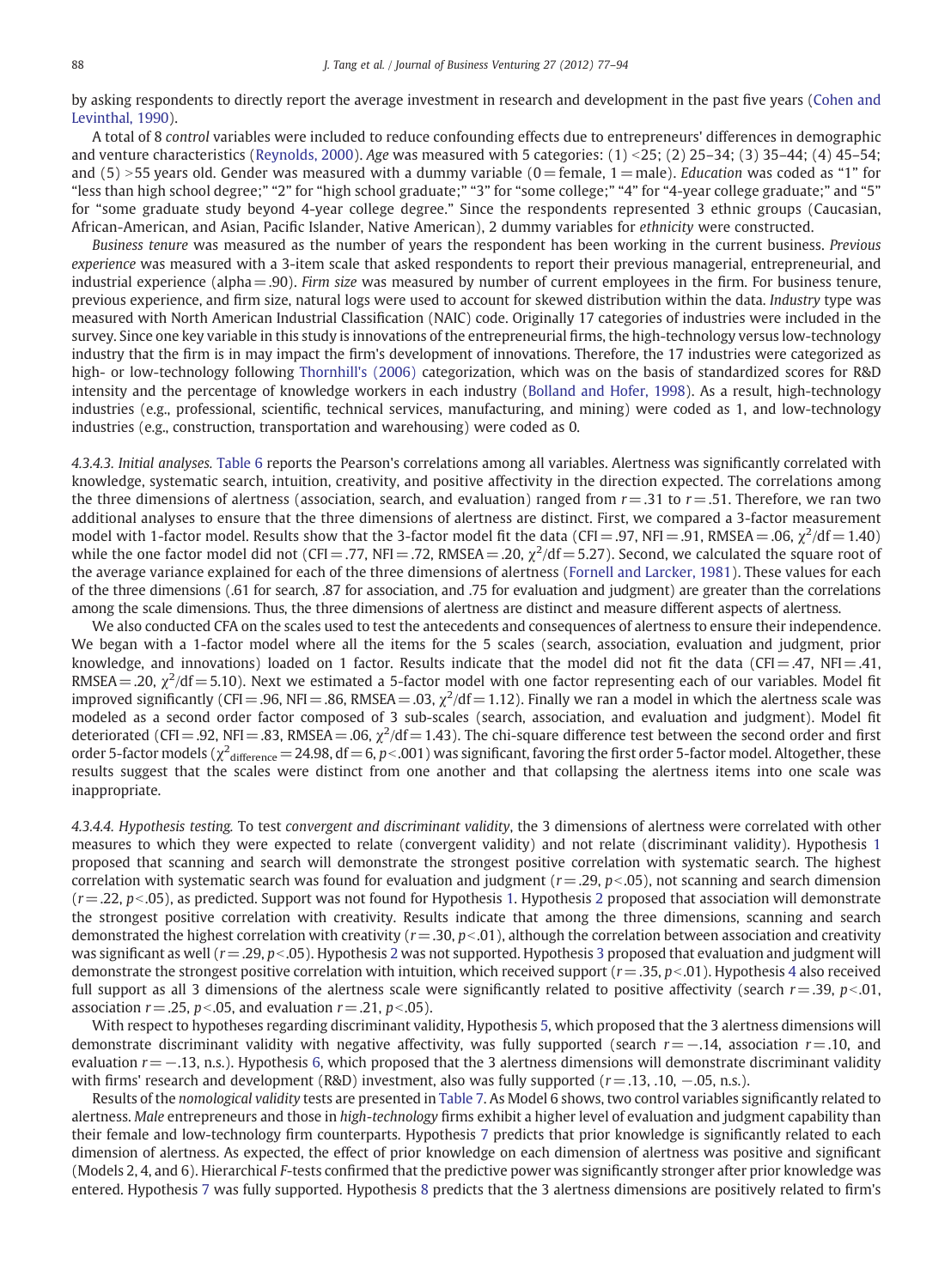<span id="page-12-0"></span>

| Table 6                                                 |  |
|---------------------------------------------------------|--|
| Means, standard deviations, and correlations (Study 3). |  |

| Variable              | Mean | SD.  |                     | 2        | 3      | 4                  | 5               | 6      |                     | 8        | 9      | 10     | 11       | 12       | 13       | 14       | 15       | 16  | 17     | 18       | 19  |
|-----------------------|------|------|---------------------|----------|--------|--------------------|-----------------|--------|---------------------|----------|--------|--------|----------|----------|----------|----------|----------|-----|--------|----------|-----|
| 1. Age                | 3.48 | 1.20 |                     |          |        |                    |                 |        |                     |          |        |        |          |          |          |          |          |     |        |          |     |
| 2. Gender             | .77  | .42  | $-.13$              |          |        |                    |                 |        |                     |          |        |        |          |          |          |          |          |     |        |          |     |
| 3. Education          | 4.18 | .94  | $-.11$              | $-.05$   |        |                    |                 |        |                     |          |        |        |          |          |          |          |          |     |        |          |     |
| 4. White              | .82  | .39  | $.35***$            | .05      | $-.02$ |                    |                 |        |                     |          |        |        |          |          |          |          |          |     |        |          |     |
| 5. Black              | .14  | .35  | $-.24$ <sup>2</sup> | $-.05$   | $-.05$ | $-.86***$          |                 |        |                     |          |        |        |          |          |          |          |          |     |        |          |     |
| 6. Asian              | .04  | .20  | $-.26'$             | $-.01$   | .12    | $-.44***$          | $-.08$          |        |                     |          |        |        |          |          |          |          |          |     |        |          |     |
| 7. Tenure             | .84  | .51  | .61                 | $-.11$   | $-.22$ | $.26***$           | $-.22$          | $-.13$ |                     |          |        |        |          |          |          |          |          |     |        |          |     |
| 8. Experience         | 1.10 | .34  | $.70^{\degree}$     | .09      | $-.09$ | $.24$ <sup>*</sup> | $-.17$          | $-.17$ | $.69***$            |          |        |        |          |          |          |          |          |     |        |          |     |
| 9. Firm Size          | 1.01 | .70  | $.41***$            | .05      | .02    | .13                | $-.06$          | $-.16$ | **<br>.51           | $.54***$ |        |        |          |          |          |          |          |     |        |          |     |
| 10. Industry          | .15  | .36  | .03                 | $-.10$   | .01    | $-.02$             | .07             | $-.09$ | .15                 | .02      | .17    |        |          |          |          |          |          |     |        |          |     |
| 11. Knowledge         | 3.95 | .68  | .24                 | $-.01$   | $-.14$ | $.22^{\circ}$      | $-.18$          | $-.10$ | $.29***$            | $.33***$ | .09    | $-.01$ |          |          |          |          |          |     |        |          |     |
| 12. Search            | 4.28 | .69  | .04                 | $-.09$   | .19    | .06                | .01             | $-.13$ | .00.                | $-.05$   | $-.03$ | .12    | .07      |          |          |          |          |     |        |          |     |
| 13. Association       | 4.15 | .77  | .10                 | .03      | .05    | $-.03$             | .11             | $-.14$ | .09                 | .17      | .10    | .16    | .21      | $.51***$ |          |          |          |     |        |          |     |
| 14. Evaluation        | 4.12 | .58  | $-.01$              | .10      | $-.07$ | .05                | $-.04$          | $-.04$ | .19                 | .10      | .14    | .16    | $.47***$ | $.31***$ | $.44***$ |          |          |     |        |          |     |
| 15. Innovations       | 3.52 | 1.12 | .20                 | $-.22*$  | .01    | $-.01$             | $-.01$          | .04    | .20 <sup>2</sup>    | .14      | .13    | .08    | .11      | .13      | .06      | .06      |          |     |        |          |     |
| 16. Systematic Search | 3.76 | .90  | .05                 | $.29***$ | $-.15$ | .08                | $-.08$          | .00    | .06                 | .11      | .02    | $-.07$ | $.35***$ | .22      | $.23*$   | $.28***$ | $-.07$   |     |        |          |     |
| 17. Intuition         | 3.49 | 1.04 | .03                 | .06      | $-.05$ | .15                | $-.14$          | $-.05$ | .05                 | .13      | .06    | $-.15$ | .23      | .06      | .06      | $.35***$ | .07      | .18 |        |          |     |
| 18. Creativity        | 3.98 | .82  | $-.17$              | $-.16$   | .22    | $-.15$             | $.20^{\degree}$ | $-.06$ | $-.23$              | $-.19$   | $-.10$ | .03    | $-.03$   | $.30***$ | $.28***$ | .09      | $.27***$ | .04 | .05    |          |     |
| 19. PA                | 4.17 | .49  | .04                 | $-.15$   | .04    | $-.13$             | .13             | .01    | .05                 | $-.03$   | .00.   | $-.03$ | $.26***$ | $.39***$ | $.25*$   | $.21*$   | .17      | .17 | $-.11$ | $.38***$ |     |
| 20. NA                | 1.87 | .61  | $-.24$              | .19      | .05    | .06                | $-.05$          | $-.03$ | $-.26$ <sup>*</sup> | $-.21$   | $-.10$ | $-.13$ | $-.12$   | $-.14$   | .10      | $-.13$   | $-.08$   | .11 | $-.07$ | .18      | .01 |

N = 109. Note: PA = positive affectivity NA = negative affectivity.<br>
\*\* p < 0.01.<br>
\* p < 0.05.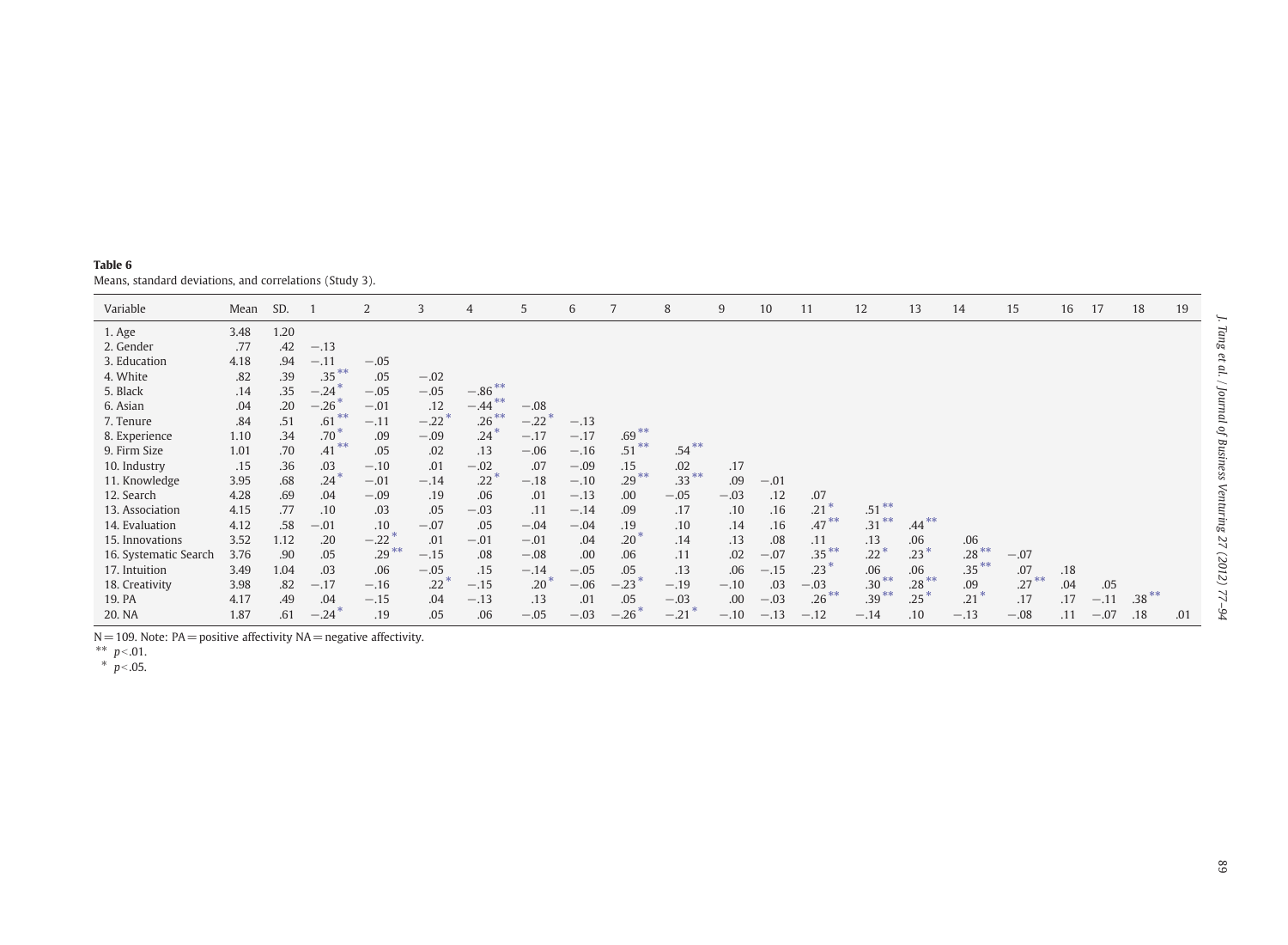<span id="page-13-0"></span>

| controllers.<br>۰. |  |
|--------------------|--|
|--------------------|--|

Results of regression analysis for the antecedents and consequences of alertness<sup>a</sup> (Study 3).

|                              |         | Scanning and search | Association and<br>connection |          | Evaluation and<br>judgment |             | Innovation |         |         |          |
|------------------------------|---------|---------------------|-------------------------------|----------|----------------------------|-------------|------------|---------|---------|----------|
| Variable                     | Model 1 | Model 2             | Model 3                       | Model 4  | Model 5                    | Model 6     | Model 7    | Model 8 | Model 9 | Model 10 |
| Control                      |         |                     |                               |          |                            |             |            |         |         |          |
| Age                          | .06     | .12                 | .15                           | .14      | $-.14$                     | $-.12$      | .12        | .10     | .09     | .14      |
| Gender                       | $-.03$  | $-.01$              | .12                           | .09      | .16                        | $.20*$      | $-.22*$    | $-.22*$ | $-.24*$ | $-.25*$  |
| Education                    | .17     | .16                 | .01                           | .01      | $-.05$                     | .02         | .06        | .02     | .06     | .07      |
| White                        | .09     | .07                 | $-.11$                        | $-.13$   | .04                        | $-.01$      | .04        | .02     | .07     | .03      |
| Asian, Native                | $-.13$  | $-.17$              | $-.12$                        | $-.12$   | .00                        | $-.01$      | .03        | .07     | .06     | .03      |
| Tenure                       | $-.01$  | .12                 | .00                           | .03      | .22                        | .20         | $-.35*$    | $-.37*$ | $-.37*$ | $-.38*$  |
| Experience                   | $-.02$  | $-.21$              | .12                           | $-.04$   | .02                        | $-.13$      | .28        | .30     | .27     | .27      |
| Firm size                    | $-.07$  | $-.16$              | $-.02$                        | $-.01$   | .03                        | .11         | .07        | .09     | .08     | .07      |
| Industry                     | .07     | .14                 | .10                           | .14      | .18                        | $.18*$      | .01        | .00     | $-.01$  | $-.02$   |
| Prior knowledge              |         | $.19*$              |                               | $.33***$ |                            | $.48***$    |            |         |         |          |
| Scanning and search          |         |                     |                               |          |                            |             |            | $.24*$  |         |          |
| Association and connection   |         |                     |                               |          |                            |             |            |         | $.19*$  |          |
| Decision-making and judgment |         |                     |                               |          |                            |             |            |         |         | $.19*$   |
| $R^2$                        | .07     | .28                 | .09                           | .23      | .11                        | .35         | .11        | .17     | .15     | .14      |
| Adjusted $R^2$               | .03     | .16                 | .01                           | .10      | .01                        | .24         | .01        | .06     | .04     | .04      |
| $\Delta R^2$                 | .07     | .21                 | .09                           | .14      | .11                        | .24         | .11        | .06     | .03     | .03      |
| $\Delta F$                   | .66     | $5.63***$           | .88                           | $3.45*$  | 1.11                       | ***<br>7.01 | 1.13       | $5.25*$ | $2.98*$ | $2.74*$  |

<sup>a</sup> Standardized coefficients are reported.

innovation. As expected, all 3 dimensions had positive and significant effects on innovation (Models 8, 9, and 10). Hierarchical F-tests confirmed that the predictive power was significantly stronger after the 3 sub-scales of alertness were entered. Hypothesis [8](#page-10-0) was supported.

4.3.4.5. Tests for common method variance (CMV). In order to check for the presence of CMV we followed the suggestions of [Williams et al. \(1989\)](#page-17-0) and estimated a full measurement model, then re-estimated the same model after adding an uncorrelated method factor. The idea behind [Williams et al.'s \(1989\)](#page-17-0) approach is that if model fit is significantly improved by the addition of the method factor, common method variance may be an issue. The fit statistics (RMSEA = .07, CFI = .82, SRMR = .08) for the full measurement model indicate adequate model fit. Fit statistics after adding an uncorrelated method factor improved, but only slightly (RMSEA = .07, CFI = .90, SRMR = .07). However, the chi-square difference test between the two models indicated a significant difference ( $\gamma^2$  = 116.34, p < 05).

To determine the extent of the influence of common method variance, the variance explained by the method factor was calculated by summing the squared loadings. The total amount of variation due to the method factor was 9%, much less than the average amount of method variance (25%) observed by [Williams et al. \(1989\).](#page-17-0) Our results suggest that measurement error does not overwhelm the variance captured by the construct [\(Vandenbosch, 1996](#page-17-0)). Although the model tested benefits from the addition of a method factor, the gain in fit is quite small and more importantly the method factor appears to account for very little variation in the data. Therefore, any possible method effects in the data were likely to be minimal.

# 5. Discussion

# 5.1. Key findings and contributions

While examining process issues such as garnering resources and developing growth strategies are helpful for understanding the success of new ventures, it is also important that we start to make important strides in understanding nascent activities and how opportunities get identified. In that regard, our study makes several important contributions to alertness and opportunity recognition research. First, we carefully articulate alertness drawing on existing theories. The fuzziness of entrepreneurial alertness research to this point has stymied researchers from further exploring this concept [\(Alvarez and Barney, 2002\)](#page-15-0). In an effort to move the field forward, we redefine and refocus research on alertness by presenting an integration of Kirzner's alertness theory and [McMullen and Shepherd's \(2006\)](#page-16-0) later development on alertness. Specifically, we present alertness as comprising three dimensions: (1) systematically or non-systematically scan the environment and search information; (2) associate or piece together previously unconnected information; and (3) make evaluations and judgments about the commercializability of the idea. These dimensions complement each other and give the individual a foundation on which to identify new business ideas.

Second, social cognition theory confirms that the inference process can be improved with formal training or constant reminders of appropriate inferential techniques [\(Fiske and Taylor, 1984](#page-16-0)). Such efforts may begin by alerting the individual to the problem and instructing the individual to pay special attention to inferential errors. When people have some awareness of the

<sup>\*</sup>  $p < .05$ .

<sup>\*\*</sup>  $p<.01$ .

<sup>\*\*\*</sup>  $p<.001$ .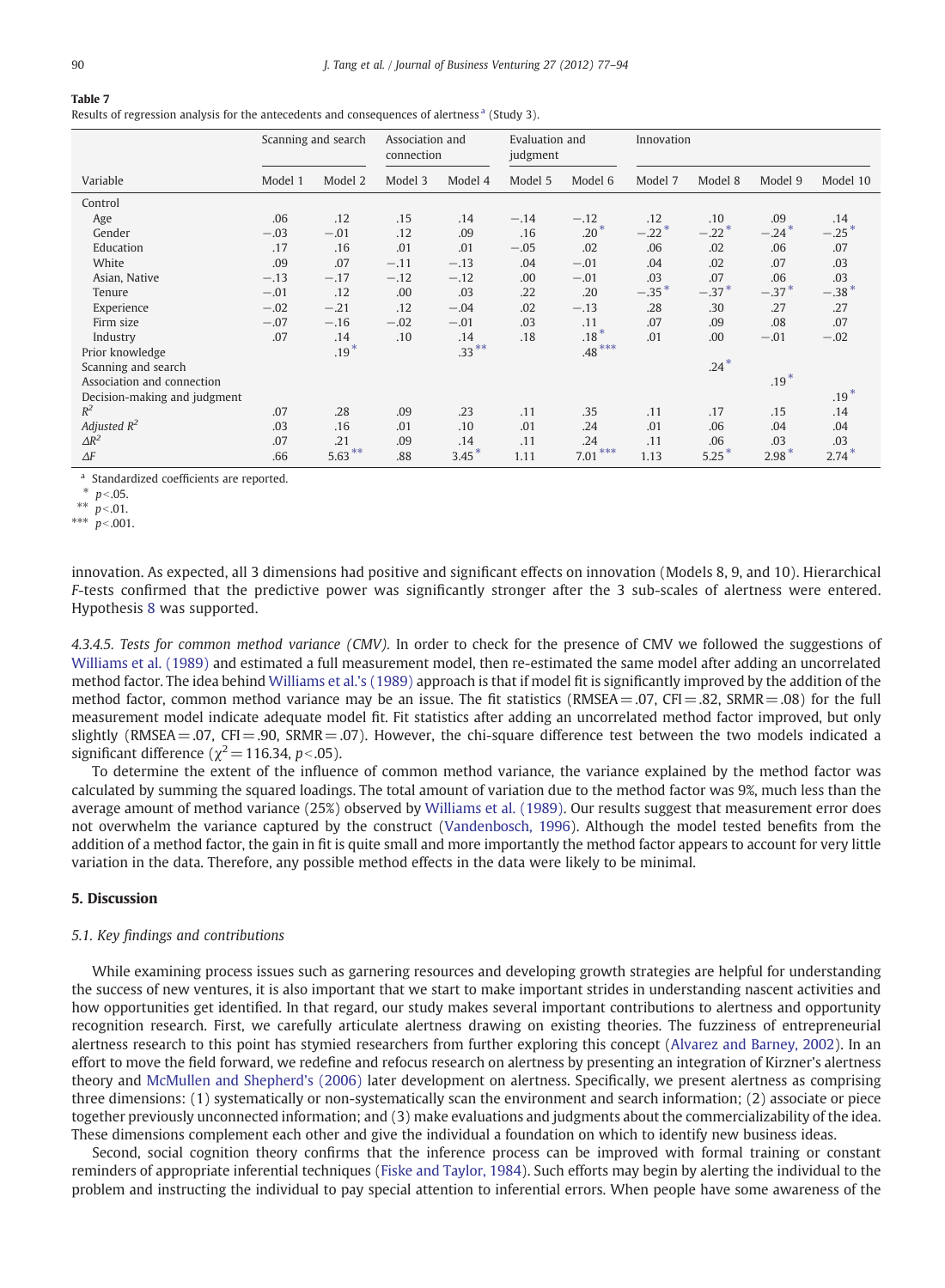evaluation and judgment process, they can draw on that awareness at will, thus improving the inferences made. Alertness represents an individual capability that can be learned and improved, and thus, may offer guidance to aspiring entrepreneurs in how to mindfully discover opportunities with business potential.

Third, we answered [Busenitz's \(1996\)](#page-15-0) call for improved alertness construct development and measurement by developing and validating a theoretically justified measure for alertness. Our scale was found to reflect solid psychometric properties as indicated by the confirming evidence across three different samples. The items retained after three rounds of validation tests indicated strong internal reliability. Study 3 demonstrated that prior knowledge significantly predicted all three dimensions of alertness. This finding resonates with the observations of previous research (e.g., [Gimeno et al., 1997\)](#page-16-0) that prior knowledge increases the likelihood of identifying opportunities. The nomological model tested in Study 3 advances current understanding of the relationship between alertness and innovation, which has been a central concern of innovation research. Past research has seldom measured alertness itself due at least in part to the lack of a validated scale. Instead empirical work has tended to focus on the relationships between knowledge and innovations (e.g., [Thornhill, 2006\)](#page-17-0). Such approaches are clearly underspecified as they do not integrate alertness and how individual processes advance knowledge. By measuring alertness directly, we are now able to assess the contributions of alertness and how it impacts the pursuit of new opportunities. In the context of this research, all three dimensions of alertness had large total effect on innovation. These results suggest that, viewed as an asset, the extent to which entrepreneurs are alert to business ideas strongly influences the innovative performance of their new ventures.

# 5.2. Limitations and strengths

Since Study 2 was based on CEOs from Korean firms while the sample for Study 3 was drawn from U.S. entrepreneurs, there may be a concern that the model was not consistent across countries. To determine if the factor structure of the three-dimensional alertness model was invariant across the Korean and U.S. samples, we performed a 2-group measurement invariance test following procedures outlined by [Byrne \(1994\).](#page-15-0) Results from each step revealed no differences across the samples, demonstrating evidence of measurement invariance across the Korean and U.S. samples. In addition, the Global Entrepreneurship Monitor reports similar entrepreneurial activities in Korea and U.S. ([Bosma et al., 2007\)](#page-15-0). Although data collected across these two countries are consistent and promote the generalizability of our study, caution should be used when interpreting our results. In addition, since two convergent validity tests regarding search and association dimensions were not supported, future research is warranted to fully examine the correlations, or distinction, between and among the three dimensions of alertness. Finally, not all of our factor loadings were statistically significant in our final EFA results. Given that our factor loadings were statistically significant in our other EFA analyses, we attribute these results to the fact that our sample size was only 109 in the final EFA and encourage others to replicate our findings using a larger sample.

This study has several notable strengths. First, the re-conceptualization and operationalization of alertness presented here builds on current work. Integrating [Kirzner's early \(1973\) and later \(1999\)](#page-16-0) theory of alertness with [McMullen and Shepherd's](#page-16-0) [\(2006\)](#page-16-0) recent development on entrepreneurial action offered additional insight into how the three dimensions of alertness interplay with each other to enhance the recognition of new opportunities. The second strength is the refined multi-dimensional measure of alertness that has been subject to tests from three different samples across cultures. Given the variance of our samples on industry, firm size, and culture, the final instrument should provide researchers with a valuable tool for probing the information and evaluation processes of exploring opportunities. Finally, this study represents a first test of the antecedents and consequences of alertness. By establishing these important links, our study signals the potential for future research to focus on conceptual and empirical exploration of alertness and various entrepreneurial activities.

# 5.3. Implications for future research

Extant research on entrepreneurial alertness has delivered scales that are inadequate [\(Busenitz, 1996\)](#page-15-0) and do not fully capture the richness of this construct. Consequently, our understanding of the role and the interconnectedness of alertness in the process of identifying new opportunities remains limited (e.g., [Hills and Shrader, 1998; Ko and Butler, 2003\)](#page-16-0). In spite of these major limitations, entrepreneurial alertness remains a central part of theoretical models seeking to explain the identification of new opportunities ([Ardichvili, et al., 2003; Baron, 2006](#page-15-0)). The theoretical foundation and rigorous scale development reported in this article provide rich future research opportunities. Some potential studies of particular interest include isolating antecedents to alertness, exploring the interworking of the different dimensions of alertness, and outlining potential outcomes that forthcoming research could examine.

With the development of this new entrepreneurial alertness scale, the door is now open to investigate a number of antecedent variables. Our initial findings reveal that entrepreneurs' prior knowledge is positively related to alertness. Human capital theory maintains that both knowledge and experience provide individuals with increases in their cognitive abilities ([Becker, 1964\)](#page-15-0). Both broad labor market experience and specific vocationally oriented experience are theoretically predicted to increase human capital [\(Becker, 1964\)](#page-15-0). In the context of alertness and identifying new opportunities, both industry and previous startup experience may play a key role in enhancing entrepreneurs' alertness. According to social cognition theory, the level of alertness can be impacted by actively engaging in behavior, cognition, action, and experiential learning (e.g., [Corbett, 2005; Lumpkin and Lichtenstein, 2005\)](#page-16-0). Organizational learning processes such as intuiting, interpreting, integrating, and institutionalizing also may have implications for scanning and search, association and connection, and evaluation and judgment of entrepreneurial opportunities ([Dutta and](#page-16-0) [Crossan, 2005](#page-16-0)).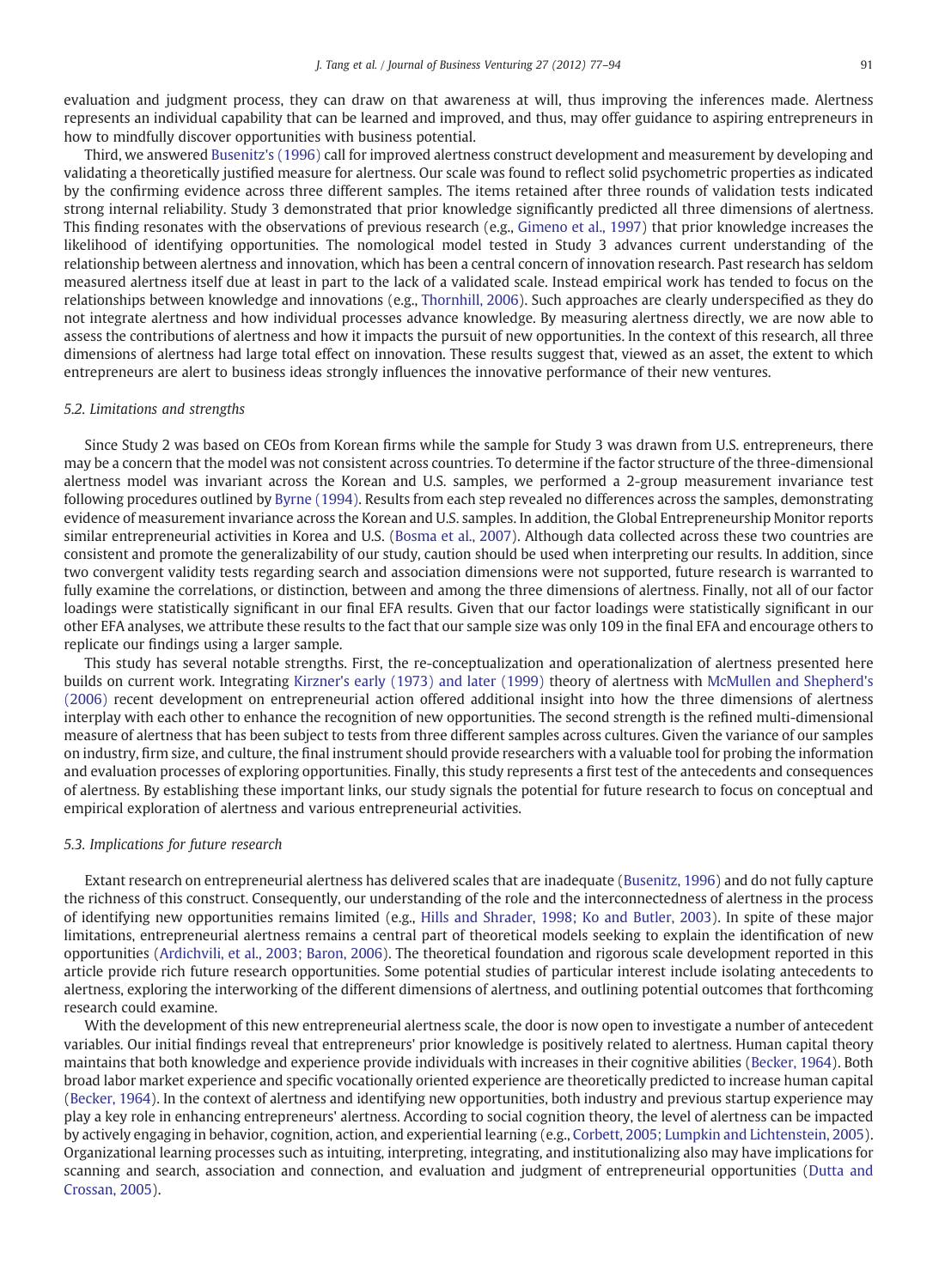<span id="page-15-0"></span>Recent research on affect as well as passion could lead to some interesting investigations on how these constructs lead to cognitive processes such as judgments, perceptions, and entrepreneurial alertness (Baron, 2008; Baron and Tang, 2011; Cardon et al., 2009). Further investigations could lead to some important insights on the entrepreneurial process including the identification of new opportunities. For example, the area of social entrepreneurship [\(Short et al., 2009\)](#page-17-0) seems like an excellent context in which to examine how an individual's passion for a specific human need may lead to greater alertness.

Outcome variables also need to examine the entrepreneurial alertness process and their impact. For example, it seems highly plausible that higher levels of entrepreneurial alertness are also likely to lead to the identification of more new ideas but is that actually the case? Do varying levels of entrepreneurial alertness or variations in the alertness process lead to more of one type of opportunity discovery than another (recognition, creation, or discovery)? Key organizational outcomes such as the actual pursuit of new initiatives or the creation of new ventures or even startup performance and follow-on innovations might be worth pursuing. For example, the failure rates of developing initiatives remain a major challenge with approximately 33% of new products and services failing prior to launch ([Corbett et al., 2007\)](#page-16-0). Now the question remains: do the roots of such failures possibly reach back into the entrepreneurial alertness process?

To expand the boundaries of entrepreneurial alertness, researchers modeling entrepreneurial alertness would better serve us if they applied the role of alertness in international entrepreneurship, that is, the discovery, enactment, evaluation, and exploitation of opportunities across national borders to create future goods and services ([Oviatt and McDougall, 2005\)](#page-16-0). In addition, the role of alertness may be extended to the field of social entrepreneurship [\(Short et al., 2009](#page-17-0)). Researchers need to investigate if entrepreneurial alertness can be applied in the search of not-for-profit initiatives, socially responsible practices of businesses, or opportunities to alleviate social problems and expedite social transformation.

Finally, we recognize the roles and importance of the different components of an entrepreneurial alertness. Future research should examine the relationships among the three components and their influence on how opportunities get identified and developed. By specifying and examining these three dimensions of alertness, we clarify the development and linkage of alert scanning and search, association and connection, and evaluation and judgment that are central to the analysis of entrepreneurial thinking and cognition. The interactions of these three dimensions on the identification of new opportunities could indeed be exciting to pursue.

# 6. Conclusion

Scale development is an iterative process. While we used three sequential studies to develop and initially validate the scale of alertness, further confirmations of these findings are needed. Aldrich (1992) specifically noted that more replication studies are necessary to substantiate initial findings, particularly in the entrepreneurship area. We welcome researchers interested in alertness to incorporate our scale into their investigations and encourage them to further advance and test the alertness model. We are hopeful that this work will provide a foundational tool to further pursue insightful scholarly research on this important topic.

## References

Aldrich, H., 1992. Methods in our madness? Trends in entrepreneurship research. In: Sexton, D.L., Kasarda, J.D. (Eds.), The State of the Art of Entrepreneurship. PWS-Kent Publishing, Boston, Mass, pp. 191–213.

Alvarez, S.A., Busenitz, L.W., 2001. The entrepreneurship of resource-based theory. Journal of Management 27, 755–775.

Alvarez, S.A., Barney, J.B., 2002. Resource-based theory and entrepreneurial firms. In: Hitt, M.A., Ireland, R.D., Camp, S.M., Sexton, D.L. (Eds.), Strategic Entrepreneurship: Creating a New Mindset. Blackwell Publishers, Oxford.

Anastasi, A., 1982. Psychological Testing, 5th ed. MacMillan, New York.

Ardichvili, A., Cardozo, R., Ray, S., 2003. A theory of entrepreneurial opportunity identification and development. Journal of Business Venturing 18 (1), 105–123. Baas, M., De Dreu, C.K.W., Nijstad, B.A., 2008. A meta-analysis of 25 years of mood-creativity research: hedonic tone, activation, or regulatory focus? Psychological Bulletin 134, 779–806.

Baron, R.A., 2004. The cognitive perspective: a valuable tool for answering entrepreneurship's basic "why" questions. Journal of Business Venturing 19, 221–239. Baron, R.A., 2006. Opportunity recognition as pattern recognition: how entrepreneurs "connect the dots" to identify new business opportunities. Academy of Management Perspectives 20 (1), 104–119.

Baron, R.A., 2008. The role of affect in the entrepreneurial process. Academy of Management Review 33 (2), 328–340.

Baron, R.A., Tang, J., 2011. The role of entrepreneurs in firm-level innovation: Joint effects of positive affect, creativity, and environmental dynamism. Journal of Business Venturing 26 (1), 49–60.

Barr, S.H., Hitt, M.A., 1986. A comparison of selection decision models in manager versus student samples. Personnel Psychology 39, 599–617.

Becker, G.S., 1964. Human Capital. University of Chicago Press, Chicago.

Blume, B.D., Covin, J.G., 2011. Attributions to intuition in the venture founding process: Do entrepreneurs actually use intuition or just say they do? Journal of Business Venturing 26 (1), 137–151.

Bolland, E.J., Hofer, C.W., 1998. Future Firms. Oxford University Press, New York.

Bosma, N., Jones, K., Autio, E., Levie, J., 2007. Global Entrepreneurship Monitor 2007 Executive Report. Babson College and London Business School.

Brislin, R.W., 1980. Translation and content analysis of oral and written materials. In: Triandis, H., Berry, J. (Eds.), Handbook of Cross-Cultural Psychology, vol. 2. Allyn and Bacon, Boston, pp. 389–444.

Busenitz, L.W., 1996. Research on entrepreneurial alertness. Journal of Small Business Management 34 (4), 35–44.

Byrne, B.M., 1994. Testing for the factorial validity, replication, and invariance of a measurement instrument: a paradigmatic application based on the Maslach Burnout Inventory. Multivariate Behavioral Research 29, 289–311.

Cardon, M.S., Wincent, J., Sing, J., Drnovsek, M., 2009. The nature and experience of entrepreneurial passion. Academy of Management Review 34, 511–532.

Carlson, D.S., Kacmar, K.M., Williams, L.J., 2000. Construction and initial validation of a multi-dimensional measure of work-family conflict. Journal of Vocational Behavior 56 (2), 249–276.

Cohen, W.M., Levinthal, D.A., 1990. Absorptive capacity: a new perspective on learning and innovation. Administrative Science Quarterly 35, 128–152.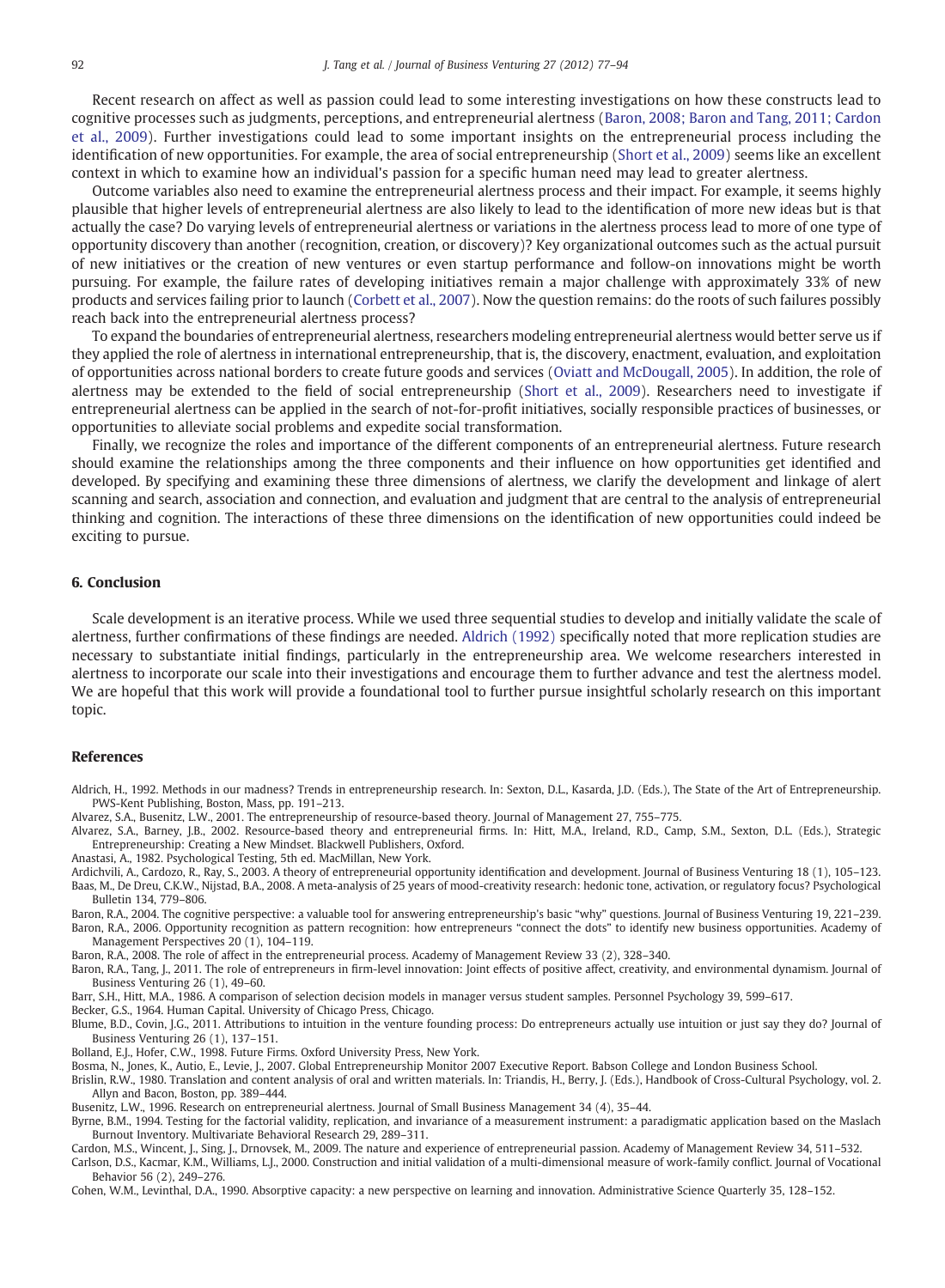- <span id="page-16-0"></span>Corbett, A.C., 2005. Entrepreneurial learning within the process of opportunity identification and exploitation. Entrepreneurship Theory and Practice 29 (4), 473–491.
- Corbett, A.C., Neck, H.M., DeTienne, D.R., 2007. How corporate entrepreneurs learn from fledgling innovation initiatives: cognition and the development of a termination script. Entrepreneurship Theory and Practice 829–852 (November).
- Csikszentmihalyi, M., 1996. Creativity. HarperCollins, New York.
- Dimov, D.P., Shepherd, D.A., 2005. Human capital theory and venture capital firms: exploring "human runs" and "strike outs". Journal of Business Venturing 20, 1–21.
- Dutta, D.K., Crossan, M.M., 2005. The nature of entrepreneurial opportunities: understanding the process using the 4I organizational learning framework. Entrepreneurship Theory and Practice 29 (4), 425–449.
- Edwards, K.L., Gordon, T.J., 1984. Characterization of innovation introduced on the U.S. market in 1982. U.S. Small Business Administration No. SB-6050-0A-82. Ericsson, K.A., Krampe, R.T., Tesch-Romer, C., 1993. The role of deliberate practice in the acquisition of expert performance. Psychological Review 100 (3), 363–406.
- Fiet, J.O., 1996. The informational basis of entrepreneurial discovery. Small Business Economics 8, 419–430.
- Fiet, J.O., 2002. The Systematic Search for Entrepreneurial Discoveries. Quorum, Westport, CT.
- Fiet, J.O., Clouse, V.G.H., Norton, W.I., 2004. Systematic search by repeat entrepreneurs. In: Butler, J.E. (Ed.), Opportunity Identification and Entrepreneurial Behavior. Information Age Publishing, Greenwich, Connecticut, pp. 1–27.
- Fiske, S.T., Taylor, S.E., 1984. Social Cognition. Addison-Wesley Publishing Company, Reading, MA.
- Forgas, J.P., 1995. Mood and judgment: the affect infusion model (AIM). Psychological Bulletin 117, 39–66.
- Fornell, C., Larcker, D., 1981. Structural equation models with unobservable variables and measurement error. Journal of Marketing Research 18, 39–50.
- Friede Westring, A.J., Oswald, F.L., Schmitt, N., Drzakowski, S., Imus, A., 2009. Estimating trait and situational variance in a situational judgment test. Human Performance 22, 44–63.
- Gaglio, C.M., 1997. Opportunity identification: review, critique and suggested research directions. In: Katz, J.A., Brockhaus, R.H. (Eds.), Advances in Entrepreneurship, Firm Emergence and Growth, vol. 3. JAI Press, Greenwich, CT.
- Gaglio, C.A., 2004. So what is an entrepreneurial opportunity? In: Butler, J.E. (Ed.), Opportunity Identification and Entrepreneurial Behavior. Information Age Publishing, Greenwich, CT, pp. 115–134.
- Gaglio, C.M., Katz, J.A., 2001. The psychological basis of opportunity identification: entrepreneurial alertness. Small Business Economics 16, 95–111.
- Gimeno, J., Folta, T., Cooper, A., Woo, C., 1997. Survival of the fittest? Entrepreneurial human capital and the persistence of underperforming firms. Administrative Science Quarterly 42, 750–783.
- Hair, J.E., Black, W.C., Babin, B.J., Anderson, R.E., Tatham, R.L., 2006. Multivariate Data Analysis, 6th ed. Prentice-Hall, Upper Saddle River, NJ.
- Higgins, E.T., 2006. Value from hedonic experience and engagement. Psychological Review 113, 439–460.
- Hills, G.E., Shrader, R.C., 1998. Successful Entrepreneurs' Insights into Opportunity Recognition. Frontiers of Entrepreneurship Research. Babson College, Wellesley, MA. Hinkin, T.R., 1995. A review of scale development practices in the study of organizations. Journal of Management 21, 967–988.
- Isen, A.M., 2002. Missing in action in the aim: positive affect's facilitation of cognitive flexibility, innovation, and problem solving. Psychological Inquiry 13 (1), 57–65. Iyengar, A.S., Wells, R.E., Schwartz, B., 2006. Doing better but feeling worse. Psychological Science 17, 143–150.
- Johnson, P., 1986. New Firms: an Economic Perspective. Allen and Unwin, London.
- Kacmar, K.M., Carlson, D.S., 1997. Further validation of the perceptions of politics scale (POPS): a multi-sample approach. Journal of Management 23, 627–658. Kaish, S., Gilad, B., 1991. Characteristics of opportunities search of entrepreneurs versus executives: sources, interests, general alertness. Journal of Business Venturing 6, 45–61.
- Khatri, N., Ng, A., 2000. The role of intuition in strategic decision making. Human Relations 53, 57–86.
- Kirzner, I.M., 1973. Competition and Entrepreneurship. University of Chicago press, Chicago.
- Kirzner, I.M., 1979. Perception, Opportunity, and Profit. University of Chicago Press, Chicago.
- Kirzner, I.M., 1985. Discovery and the Capitalist Process. University of Chicago Press, Chicago.
- Kirzner, I.M., 1997. Entrepreneurial discovery and the competitive market process: an Austrian approach. Journal of Economic Literature 35, 60–85.
- Kirzner, I.M., 1999. Creativity and/or alertness: a reconsideration of the Schumpeterian entrepreneur. Review of Austrian Economics 11, 5–17.
- Ko, S., Butler, J.E., 2003. Alertness, Bisociative Thinking Ability, and Discovery of Entrepreneurial Opportunities in Asian Hi-Tech Firms. Frontiers of Entrepreneurship Research. Babson College, Wellesley, MA.
- Koestler, A., 1964. The Act of Creation. Penguin Books, London.
- Lehrer, J., 2008. The eureka hunt. The New Yorker Annals of Science July 28.
- Lumpkin, G.T., Lichtenstein, B.B., 2005. The role of organizational learning in the opportunity-recognition process. Entrepreneurship Theory and Practice 29 (4),  $451 - 472$ .
- Matlin, M.W., Foley, H.J., 2001. Sensation and Perception. Allyn and Bacon, Boston.
- McMullen, J.S., Shepherd, D.A., 2006. Entrepreneurial action and the role of uncertainty in the theory of the entrepreneur. Academy of Management Review 31 (1), 132–152.
- Mitchell, J.R., Friga, P.N., Mitchell, R.K., 2005. Untangling the intuition mess: intuition as a construct in entrepreneurial cognition research. Entrepreneurship Theory and Practice 30, 653–679 (November).
- Mitchell, R.K., Busenitz, L., Bird, B., Gaglio, C.M., McMullen, J., Morse, E., Smith, B., 2007. The central question in entrepreneurship cognition research. Entrepreneurship Theory and Practice 31 (1), 1–27.
- Mullins, T.W., 1982. Interviewer decisions as a function of applicant race, applicant quality and interviewer prejudice. Personnel Psychology 35, 163–174.
- Mumford, M.D., Gustafson, S.B., 1988. Creativity syndrome: integration, application, and innovation. Psychological Bulletin 103, 27–43.
- Neisser, U., 1967. Cognitive Psychology. Appleton-Century-Crofts, New York.
- Nunnally, J.C., 1978. Psychometric Theory, 2nd ed. McGraw-Hill, New York.
- Nunnally, J.C., Bernstein, I.H., 1994. Psychometric Theory, 3rd ed. McGraw-Hill, New York.
- Oviatt, B.M., McDougall, P.P., 2005. Defining international entrepreneurship and modeling the speed of internationalization. Entrepreneurship Theory and Practice 29, 537–553.
- Perry-Smith, J.E., 2006. Social yet creative: the role of social relationships in facilitating individual creativity. Academy of Management Journal 49 (1), 85–101. Podsakoff, P.M., MacKenzie, S.B., Lee, J.Y., Podsakoff, N.P., 2003. Common method biases in behavioral research: a critical review of the literature and recommended
- remedies. The Journal of Applied Psychology 88 (5), 879–903.
- Polanyi, M., 1967. The Tacit Dimension. Routledge and Kegan, London.
- Reed, S.K., 2004. Cognition: Theory and Applications, 6th ed. Wadsworth/Thomson Learning, Belmont, CA.
- Reis, H.T., Judd, C., 2000. Handbook of Research Methods in Social and Personality Psychology. Cambridge University Press, New York.
- Reynolds, P., 2000. National panel study of U. S. business start-ups: background and methodology. In: Katz, J. (Ed.), Advances in Entrepreneurship, Firm Emergence, and Growth, 4. JAI Press, Stanford, CT, pp. 153–227.
- Roberts, E., 1991. Entrepreneurs in High Technology: Lessons from MIT and Beyond. Oxford University Press, New York.
- Sarasvathy, S.D., Dew, N., Velamuri, S.R., Venkataraman, S., 2003. Three views of entrepreneurial opportunity. In: Acs, Z.J., Audretsch, D.B. (Eds.), Handbook of Entrepreneurship Research: an Interdisciplinary Survey and Introduction. Kluwer, Dordrecht, The Netherlands, pp. 141–160.
- Scandura, T.A., Williams, E.A., 2000. Research methodology in management: current practices, trends, and implications for future research. Academy of Management Journal 43 (6), 1248–1264.
- Schneider, D., 1991. Social cognition. Annual Review of Psychology 42, 527–561.
- Schriesheim, C.A., Powers, K.J., Scandura, T.A., Gardiner, C.C., Lankau, M.J., 1993. Improving construct measurement in management research: comments and a quantitative approach for assessing the theoretical content adequacy of- and-pencil survey-type instruments. Journal of Management 19 (2), 385–417. Schumpeter, J.A., 1934. The Theory of Economic Development. Harvard University Press, Cambridge, MA.